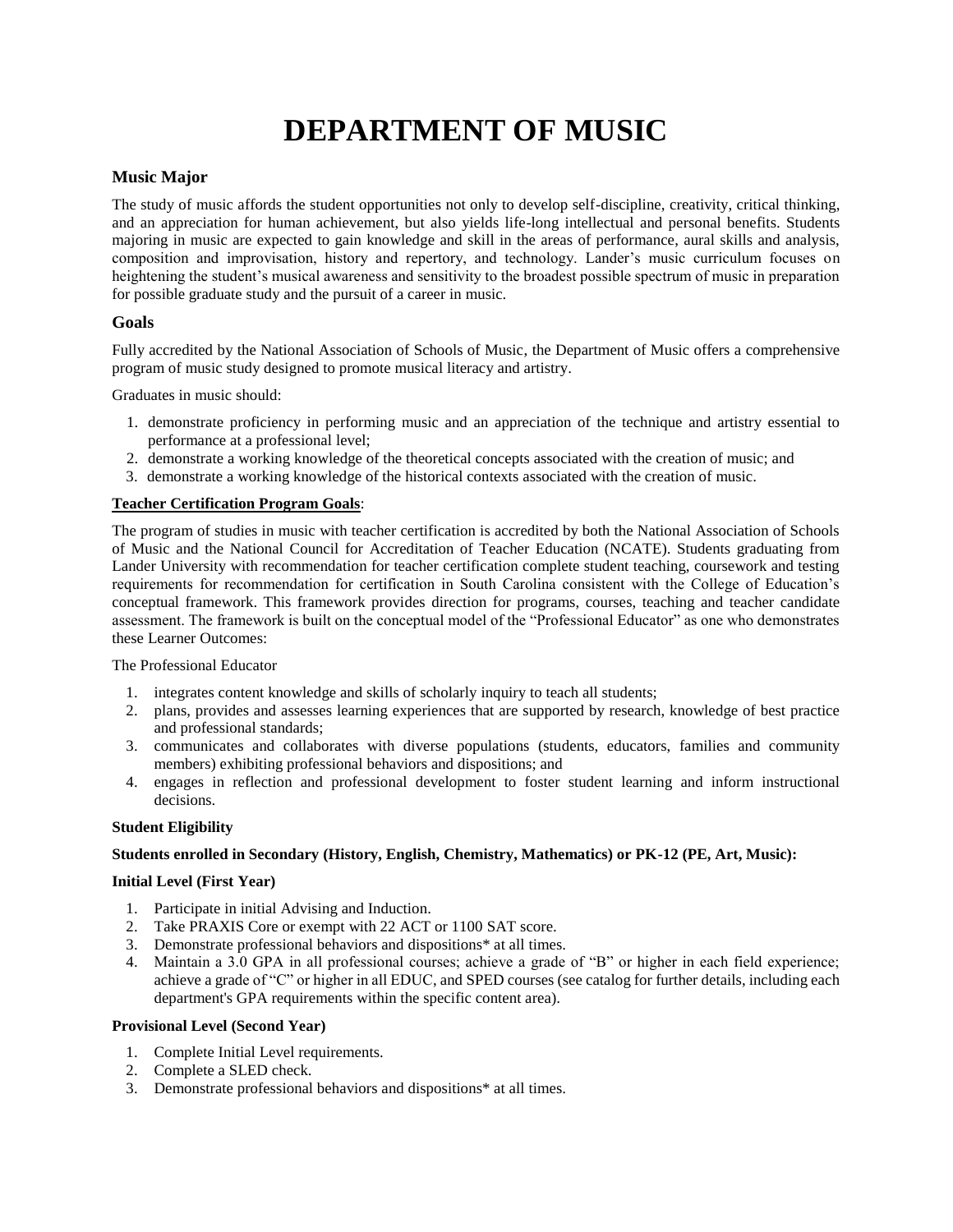- 4. Obtain a minimum 2.75 GPA on Lander coursework; maintain a 3.0 GPA in all professional courses; achieve a grade of "B" or higher in each field experience; achieve a grade of "C" or higher in all EDUC, and SPED courses (see catalog for further details, including each department's GPA requirements within the specific content area).
- 5. Pass PRAXIS Core or exempt with 22 ACT or 1100 SAT score.
- 6. Successfully complete an (April) oral interview with Teacher Education faculty.
- 7. Successfully complete other reviews as required by departments in specific content areas.

#### **Formal Level (Third Year)**

- 1. Complete Provisional Level requirements.
- 2. Demonstrate professional behaviors and dispositions\* at all times.
- 3. Obtain a minimum 2.75 GPA on Lander coursework; maintain a 3.0 GPA in all professional courses; achieve a grade of "B" or higher in each field experience; achieve a grade of "C" or higher in all EDUC, and SPED courses (see catalog for further details, including each department's GPA requirements within the specific content area).
- 4. Successfully complete departmental requirements for PRAXIS II.
- 5. Successfully complete other departmental requirements, reviews, projects, or milestones.

#### **Candidate Level (Fourth Year)**

- 1. Complete Formal Level requirements.
- 2. Complete FALS requirements before student teaching semester.
- 3. Enter candidacy with formal admission to the teacher education program.
- 4. Demonstrate professional behaviors and dispositions\* at all times.
- 5. Obtain a minimum 2.75 GPA on Lander coursework; maintain a 3.0 GPA in all professional courses; achieve a grade of "B" or higher in each field experience; achieve a grade of "C" or higher in all EDUC, and SPED courses (see catalog for further details, including each department's GPA requirements within the specific content area).
- 6. Successfully complete departmental requirements for PRAXIS II.
- 7. Successfully complete other departmental requirements, reviews, projects, or milestones.

Students not meeting one or more of the requirements will not progress to Candidate Status.

\*In order to ensure the quality of the Teacher Education program, Teacher Candidates who exhibit unacceptable dispositions may be removed from the program. Procedures for candidate removal are outlined within the Department of Teacher Education handbook.

#### **Career Opportunities in Music**

Lander music students gain valuable experience assisting with on-campus activities presented by National Association for Music Education, South Carolina Music Teachers Association, Lander Piano Festival, Lander Choral Festival, and South Carolina Band Clinics. Possible career paths for students who have earned a degree in music include, but are not limited to

#### **Educator**

Collegiate educator/administrator Private studio management Primary or secondary education and administration

**Performer**

Accompanying/collaborative performance Conducting Military band/chorus Opera and music theatre Orchestral or band performer

**Music Business**

Advertising and public relations Arranging Composition: radio, TV, movie, commercials Computer musician Concert manager/artist representative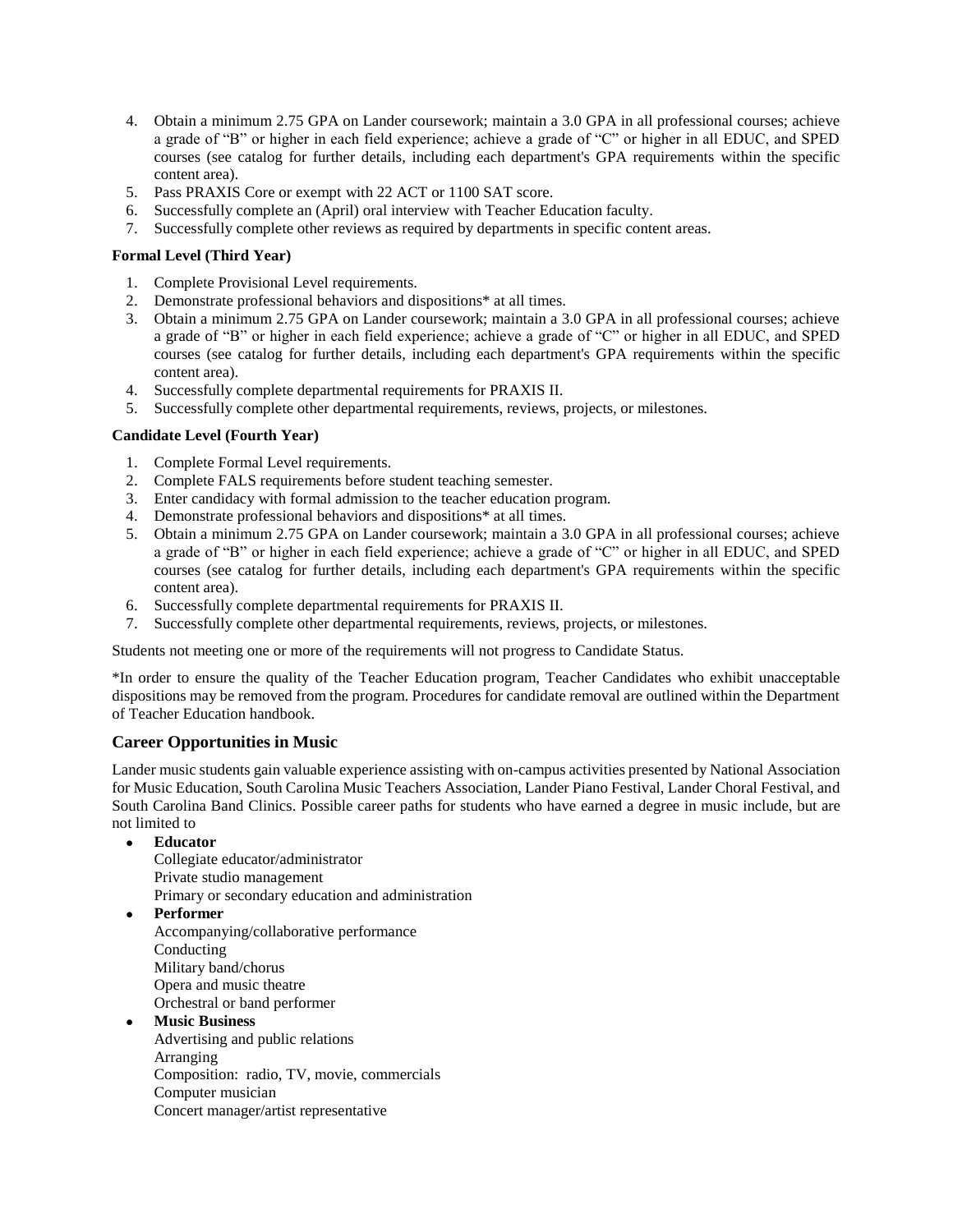Instrumental manufacturer representative Instrument repair technician Music administration/arts commissions Music and copyright law Production and stage management

#### **Music Degree Options**

#### **Bachelor of Science in Music**

Conceived within the tradition of a liberal arts education, the Bachelor of Science in Music degree combines a strong music component with a broad menu of elective courses, allowing the student to tailor the program to individual needs and career goals. The program is divided into three components: 1) general education requirements, 2) core music requirements, and 3) electives. Students may choose electives from any combination of music and non-music courses. Elective hours may be used to satisfy requirements for a minor in a non-music field.

#### **Bachelor of Science in Music, K-12 Teacher Certification**

The Bachelor of Science in Music, K-12 teacher certification curriculum prepares students for the organization and administration of school music programs in grades K-12. The degree is divided into three components: 1) general education requirements, 2) core music requirements, and 3) teacher certification requirements. Music majors pursuing teacher certification will be assigned co-advisors from the Department of Music and from the College of Education. Students are encouraged to become familiar with "Guidelines for All Teacher Education Programs." Upon completion of the degree, the student will be certified in instrumental or choral music by the South Carolina State Department of Education. Students wishing certification in both areas will pursue a suitable course of study approved by the music faculty.

#### **Applied Music**

Applied music is available in:

| Baritone Horn, Euphonium | Percussion     |
|--------------------------|----------------|
| <b>Bassoon</b>           | Piano          |
| Clarinet                 | Saxophone      |
| Flute                    | <b>Strings</b> |
| French Horn              | Trombone       |
| Guitar, Bass Guitar      | Trumpet        |
| Oboe                     | Tuba           |
| Organ                    | Voice          |

**Applied music fees**: (10-12 hours of private instruction) Students majoring or minoring in music and taking applied music will be charged an additional \$200.00 per semester for one hour applied lessons (MUSK, MUSN, MUSV: 150, 151, 250, 251, 350, 351, 450, 451).

Students majoring or minoring in music and taking applied music will be charged an additional \$100.00 per semester for 30-minute applied lessons (MUSK, MUSN, MUSV: 152, 153, 154, 155, 252, 253, 254, 255, 352, 353, 354, 355, 452, 453, 454, 455).

All applied students pursuing the Bachelor of Science in Music degree must complete eight semesters of private study on the major instrument. They must also demonstrate keyboard proficiency by enrolling for two semesters of piano class or by passing the Piano Proficiency Examination.

All applied students pursuing the Bachelor of Science in Music, K-12 Teacher Certification degree must adhere to the following sequence of private and class instruction.

Choral Emphasis

- 1. Seven credit hours of private instruction.
- 2. A total of six credit hours of class and/or private piano instruction. Students may satisfy all or part of the requirement by passing the Piano Proficiency Examination.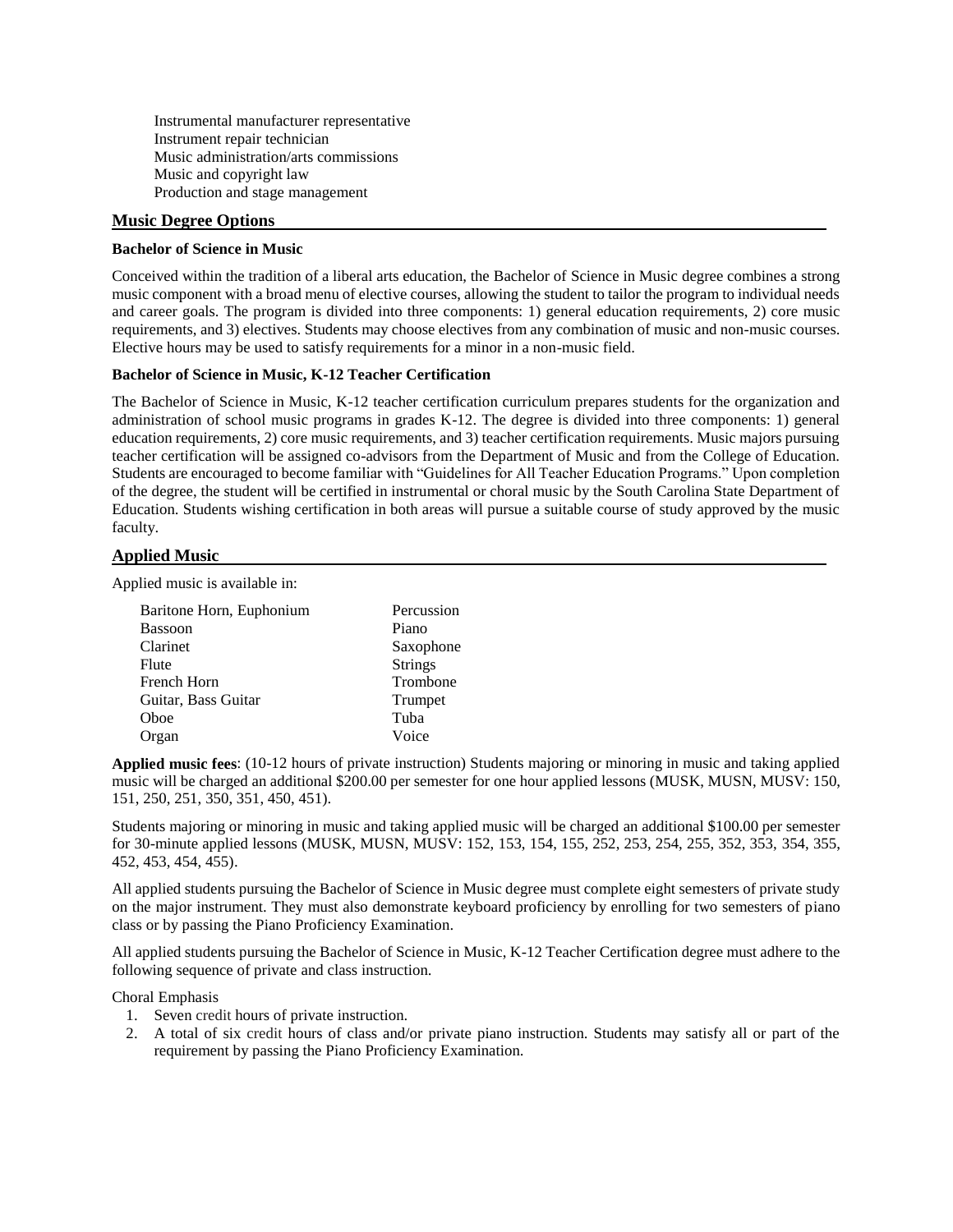Instrumental Emphasis

- 1. Seven credit hours of private instruction on major instrument.
- 2. Three credit hours of secondary wind/percussion/string private instruction with advisor's approval.
- 3. One credit hour of voice class.
- 4. A total of two credit hours of piano class. Students may satisfy all or part of the keyboard requirement by passing the Piano Proficiency Examination.

Keyboard Emphasis

- 1. Seven credit hours of private instruction in piano or organ.
- 2. A total of six credit hours of class and/or private voice instruction. Students may satisfy all or part of the requirement by vocal audition.

#### **Performance**

The Department of Music provides many opportunities for students to participate in solo and chamber performances. Monthly departmental recitals are scheduled throughout the academic year. Students may also be selected by competitive audition for the annual Honors Recital. Advanced students may, with permission of the applied instructor, perform a solo or chamber recital during the junior or senior year for which credit may be received by enrolling in MUSI 390 Recital or MUSI 389 Performance Project. Specific regulations concerning recitals may be obtained from the applied instructor.

Students pursuing the Bachelor of Science in Music degree participate in the appropriate principal ensemble every semester. Customarily the student must accumulate eight hours of ensemble credit. Because the program prepares students for a broad range of career options, a music faculty committee will consider requests for alternative ways to satisfy the ensemble requirement.

Students pursuing the Bachelor of Science in Music, K-12 Teacher Certification degree participate in the appropriate principal ensemble every semester except when student teaching. Customarily, teacher certification students must take a minimum of seven hours of ensemble credit.

Principal performing ensembles include:

- University Singers (required for choral emphasis)
- Lander Wind Ensemble or Chamber Strings (required for instrumental emphasis)

Additional music performance opportunities in which music majors are expected to participate include:

- Old Main Singers (by audition)
- Lander Jazz Ensemble
- Opera Workshop
- Chamber Winds
- Woodwind Ensemble
- Brass Ensemble
- Piano Ensemble
- Percussion Ensemble
- Guitar Ensemble
- String Ensemble

#### **Auditions: Studio, Scholarship, Ensemble**

All students interested in being admitted to the music degree program are required to audition in order to demonstrate their level of performance and familiarity with music fundamentals. Auditions are required of all students who wish to be considered for music scholarships. Information from auditions is used by music faculty advisors to plan each student's course of study, to make recommendations for scholarships and other forms of financial aid, and to make decisions regarding performance opportunities and participation in choral and instrumental ensembles.

Audition information, dates, and application forms may be obtained from the Department of Music, Lander University, Greenwood, South Carolina 29649-2099, 864-388-8323, or on the web at: [https://www.lander.edu/academics/colleges-schools/college-arts-and-humanities/music.](https://www.lander.edu/academics/colleges-schools/college-arts-and-humanities/music)

#### **Part-Time Students**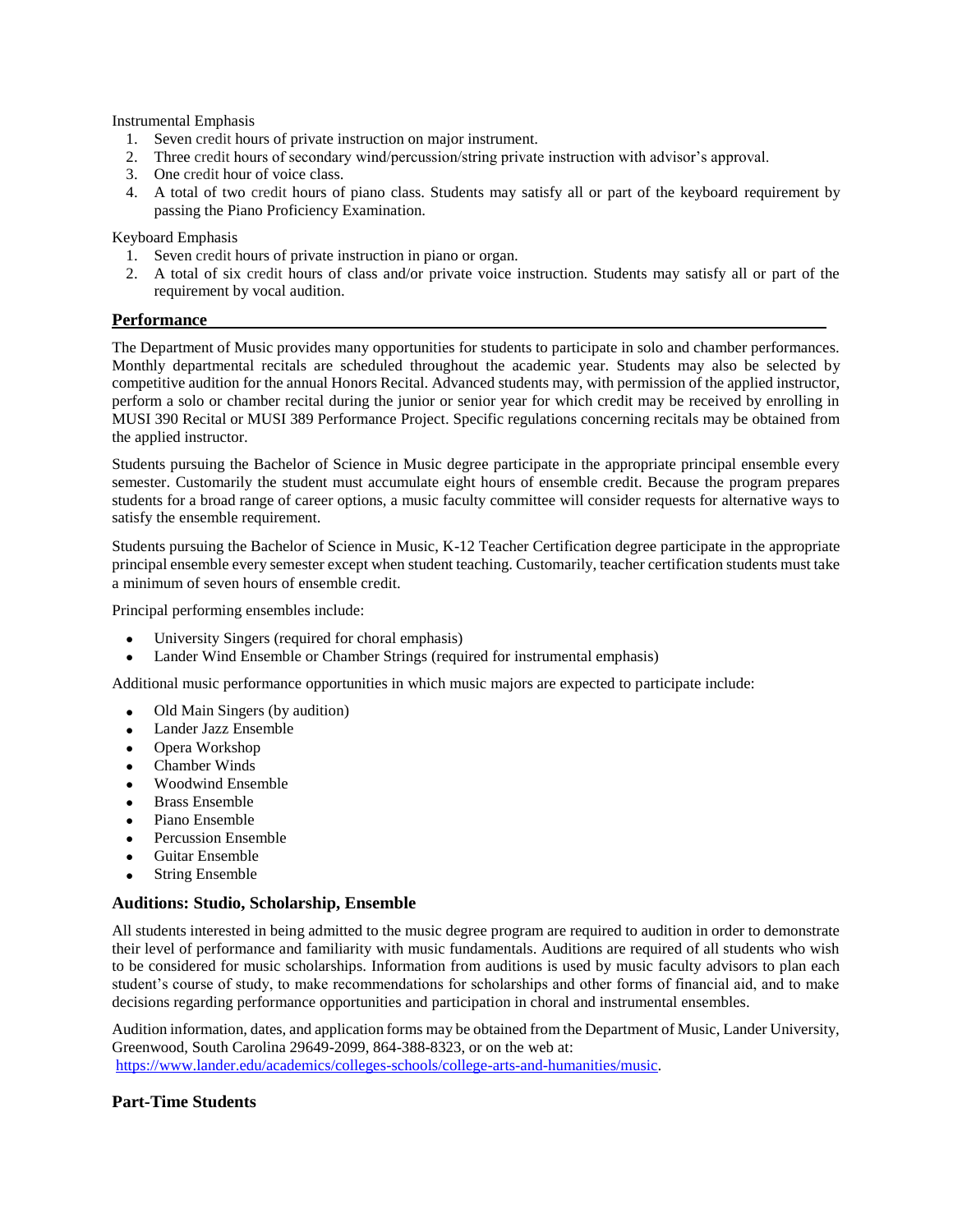Music majors enrolled for less than 12 credit hours are classified as part-time students and will be charged tuition according to Lander University's fee schedule for part-time students. Each part-time student will develop with a music faculty advisor a long-range plan of study to include a projected date of completion of studies. Part-time music majors are expected to demonstrate steady progress toward the completion of all general education, core music, and elective/teacher certification requirements.

#### **Music History Minor**

The music history minor offers a series of music history courses that will broaden the musical perspectives of students who may not have a background in music. Courses are designed to chronicle the development of European classical music, non-Western music, and American popular musical styles such as jazz. Open to students who are not pursuing a major in music, the minor requires a minimum of 18 credit hours in music history:

| MUSI 101 or MUSI 201 |               |
|----------------------|---------------|
| <b>MUSI 333</b>      | 3             |
| <b>MUSI 345</b>      | $\mathcal{R}$ |
| <b>MUSI 346</b>      | $\mathcal{R}$ |
| <b>MUSI 377</b>      | $\mathcal{R}$ |
| <b>MUSI 378</b>      | 3             |
| <b>TOTAL</b>         | 18            |

#### **Music Minor**

The music minor is intended to serve students of other majors who wish to study music for personal enrichment. The minor requires a minimum of 18 credit hours in music:

| MUSI 017 (two semesters)      |                             |
|-------------------------------|-----------------------------|
| MUSI 111-112, 113-114         | 8                           |
| <b>MUSI 201</b>               | 3                           |
| Applied Music (two semesters) | $\mathcal{D}_{\mathcal{L}}$ |
| Ensemble                      | $\mathcal{L}$               |
| Electives in Music            | 3                           |
| <b>TOTAL</b>                  |                             |

Electives may be selected from courses in music theory, music history, applied music, ensemble, methods, and conducting. Students interested in the music minor should contact the chair of the Department of Music to schedule an audition.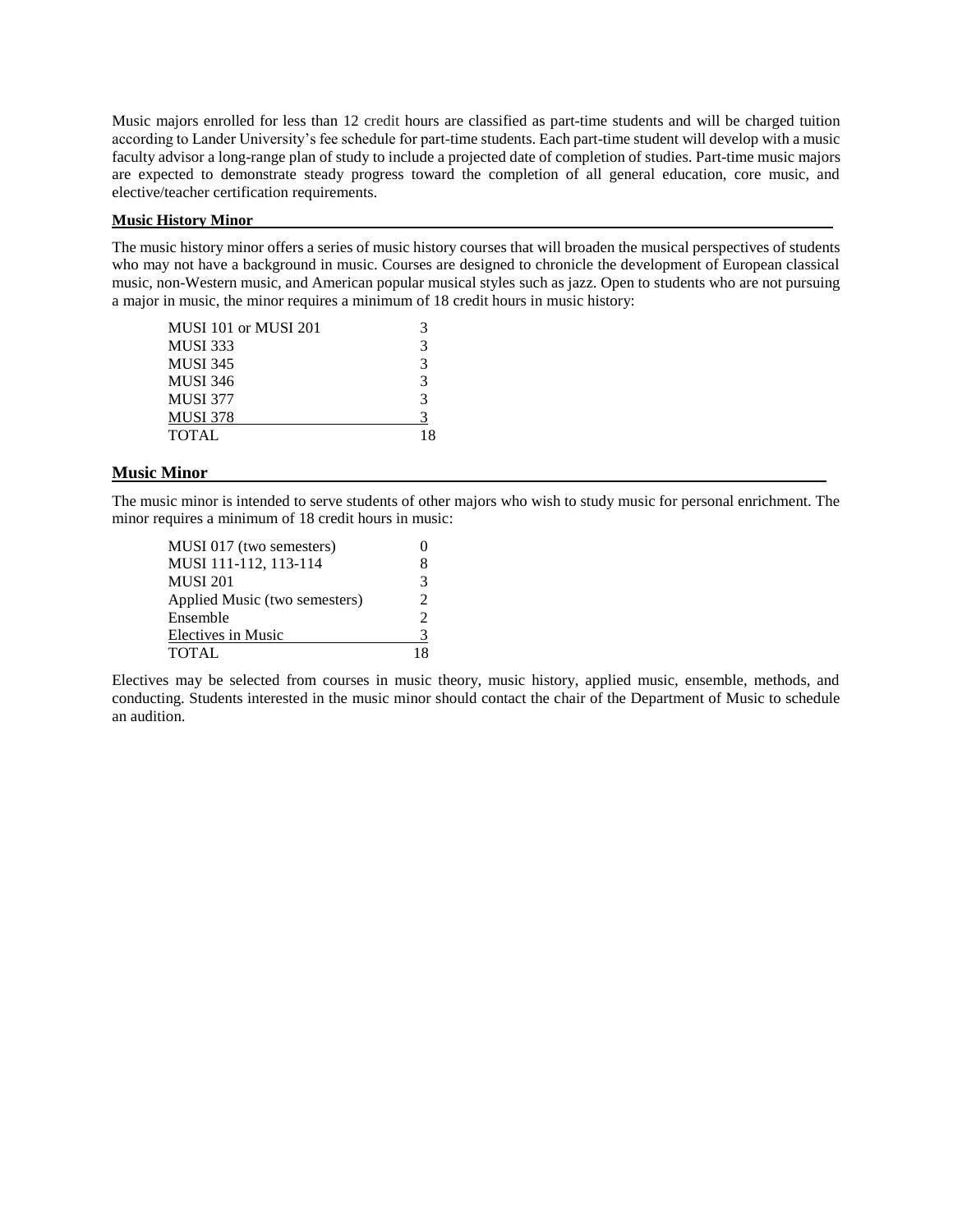#### **DEGREE: BACHELOR OF SCIENCE MAJOR: MUSIC EMPHASIS: INSTRUMENTAL**

#### **UNIVERSITY REQUIREMENT**

Credit Hours

|    | FALS 101: Fine Arts and Lectureship Series                                                                                                                                                                                                                                                                                                                                       |                         |
|----|----------------------------------------------------------------------------------------------------------------------------------------------------------------------------------------------------------------------------------------------------------------------------------------------------------------------------------------------------------------------------------|-------------------------|
|    | <b>GENERAL EDUCATION REQUIREMENTS</b><br>(For approved courses, see the General Education: www.lander.edu/gen-ed.)                                                                                                                                                                                                                                                               |                         |
|    | A. Core Academic Skills (9 hours)<br>ENGL 101: Writing and Inquiry I<br>ENGL 102: Writing and Inquiry II<br>Mathematics                                                                                                                                                                                                                                                          | 3<br>3<br>3             |
|    | <b>B.</b> Humanities and Fine Arts<br>(6 hours selected from 2 different disciplines)<br>**MUSI 201: Introduction to Music History<br>Humanities and Fine Arts elective                                                                                                                                                                                                          | 3<br>3                  |
|    | C. Behavioral and Social Perspectives<br>(6 hours selected from 2 different disciplines)<br>World History (choose 3 credit hours from the following)<br>HIST 101: Western Civilization to 1600<br>HIST 102: Western Civilization 1600-1918<br>HIST 121: World Civilizations to 1600<br>HIST 122: World Civilizations 1600-present<br>Behavioral and Social Perspectives elective | 3<br>3                  |
|    | D. Scientific and Mathematical Reasoning<br>(7 hours selected from 2 different disciplines, 1 lab science required)                                                                                                                                                                                                                                                              | 7                       |
|    | <b>E.</b> Founding Documents of the United States<br>HIST 111: United States History to 1877 or<br><b>POLS 101: American National Government</b>                                                                                                                                                                                                                                 | 3                       |
| F. | <b>World Cultures</b><br>*MUSI 333: Music of the World                                                                                                                                                                                                                                                                                                                           | 3                       |
|    | G. LINK 101: Leadership, Involvement, Networking and Knowledge                                                                                                                                                                                                                                                                                                                   | 1                       |
|    | LINK 101 is required of all new transfer students who have earned less than<br>24 credit hours of college-level work and all first-time freshmen.                                                                                                                                                                                                                                |                         |
|    | TOTAL GENERAL EDUCATION REQUIREMENTS                                                                                                                                                                                                                                                                                                                                             | 35                      |
|    | If all of the General Education requirements are met and/or waived, and the credit<br>hours do not add up to at least 30, the General Education requirements are not<br>complete. If below 30, additional General Education courses from any category<br>must be taken until the total hours add up to at least 30 hours.                                                        |                         |
|    | <b>MAJOR PROGRAM CORE REQUIREMENTS</b>                                                                                                                                                                                                                                                                                                                                           |                         |
|    | MUSI 017: Recitals and Concerts<br><b>MUSI 017: Recitals and Concerts</b><br>MUSI 017: Recitals and Concerts<br>MUSI 017: Recitals and Concerts                                                                                                                                                                                                                                  | 0<br>0<br>$\theta$<br>0 |

MUSI 017: Recitals and Concerts 0<br>MUSI 017: Recitals and Concerts 0

MUSI 017: Recitals and Concerts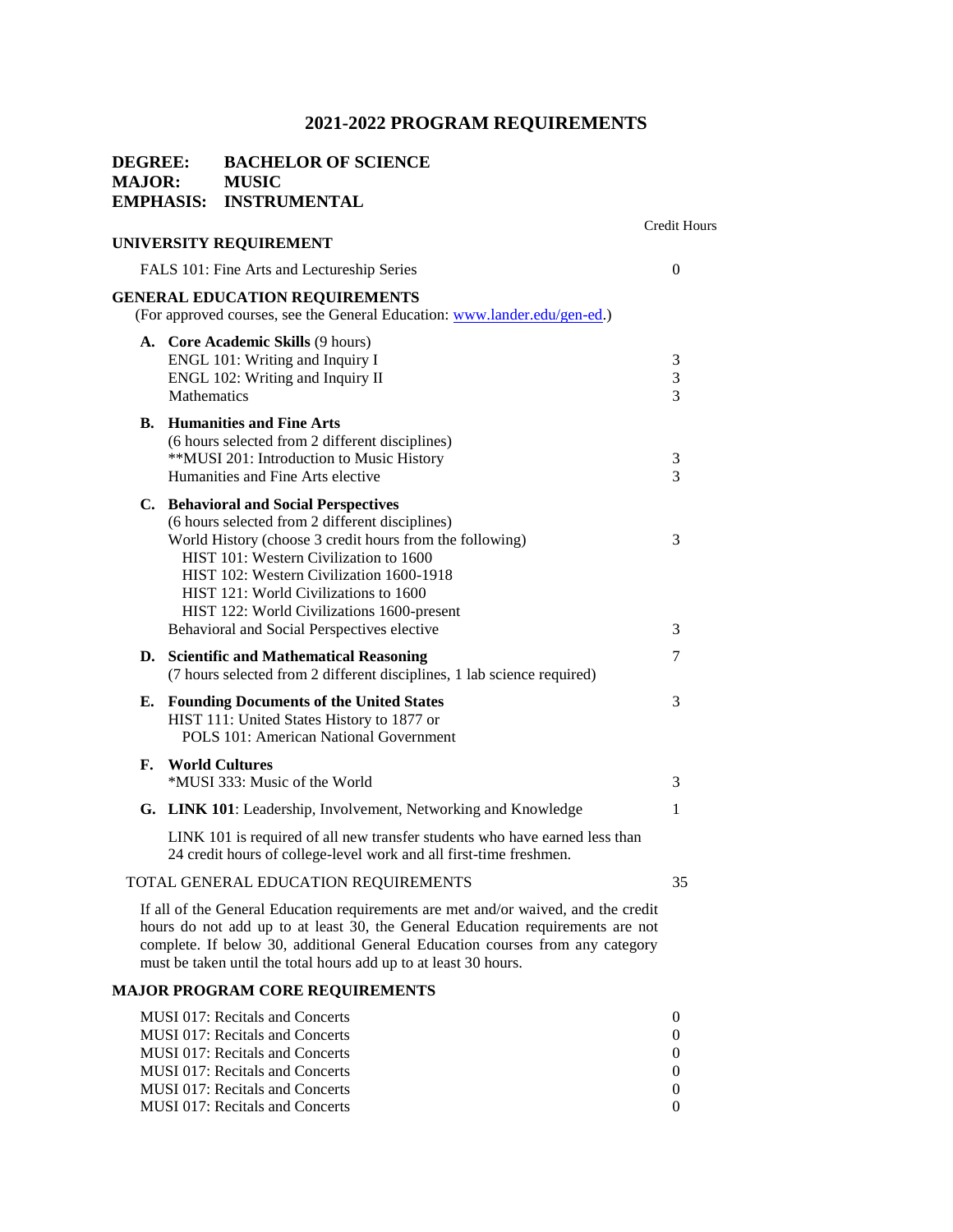| MUSI 017: Recitals and Concerts                                                                      | $\boldsymbol{0}$ |
|------------------------------------------------------------------------------------------------------|------------------|
| MUSI 111: First-Year Theory                                                                          | 3                |
| MUSI 112: First Year Theory                                                                          | 3                |
| MUSI 113: First-Year Theory Applications                                                             | $\mathbf{1}$     |
| MUSI 114: First-Year Theory Applications                                                             | 1                |
| MUSI 211: Second-Year Theory                                                                         | 3                |
| MUSI 212: Second-Year Theory                                                                         | 3                |
| MUSI 213: Second-Year Theory Applications                                                            | $\mathbf{1}$     |
| MUSI 214: Second-Year Theory Applications                                                            | $\mathbf{1}$     |
| MUSI 345: Music of Antiquity, Middle Ages, Renaissance, and Baroque                                  | 3                |
| MUSI 346: Music of the Classic, 19 <sup>th</sup> , 20 <sup>th</sup> , and 21 <sup>st</sup> Centuries | 3                |
| MUSI 401: Form and Analysis                                                                          | $\overline{2}$   |
| <b>MAJOR PROGRAM ADDITIONAL REQUIREMENTS</b>                                                         |                  |
| SPCH 101: Speech Fundamentals                                                                        | 3                |
| MUSI 499: Music Issues                                                                               | $\mathbf{1}$     |
| <b>Primary Applied Instrument</b>                                                                    | 8                |
| MUSN 150: Applied Instrument                                                                         |                  |
| MUSN 151: Applied Instrument                                                                         |                  |
| MUSN 250: Applied Instrument                                                                         |                  |
| MUSN 251: Applied Instrument                                                                         |                  |
| MUSN 350: Applied Instrument                                                                         |                  |
| MUSN 351: Applied Instrument                                                                         |                  |
| MUSN 450: Applied Instrument                                                                         |                  |
| MUSN 451: Applied Instrument                                                                         |                  |
| <b>**Secondary Piano</b>                                                                             | 2                |
| MUSI 123: Piano Class I                                                                              |                  |
| MUSI 124: Piano Class II                                                                             |                  |
| <sub>or</sub>                                                                                        |                  |
| MUSK 154: Applied Piano                                                                              |                  |
| MUSK 155: Applied Piano                                                                              |                  |
| <b>Ensemble</b> (assigned by music faculty)                                                          | 8                |
| MUSI 143: Chamber Strings                                                                            |                  |
| MUSI 145: Jazz Ensemble                                                                              |                  |
| MUSI 149: Wind Ensemble                                                                              |                  |
| TOTAL MAJOR PROGRAM REQUIREMENTS                                                                     | 46               |
| <b>ADDITIONAL ELECTIVES</b>                                                                          | 39               |
| TOTAL FOR BS DEGREE                                                                                  | 120              |
|                                                                                                      |                  |

Coursework must include at least 30 credit hours earned at 300-level or above, of which 12 credit hours must be in the major.

\*Music majors must earn a "C" or better in MUSI 201 and MUSI 333

\*\*Students may satisfy this two-hour piano requirement by passing the Piano Proficiency Exam or by completing MUSI 123-124 or MUSK 154-155. If a student passes the Piano Proficiency Exam, two additional hours of a major elective must be earned in order to satisfy the minimum number of credit hours for a degree in music (120).

> See 4-year major guides for recommended order in which to take courses <https://www.lander.edu/academics/registrars-office/resources/major-guides>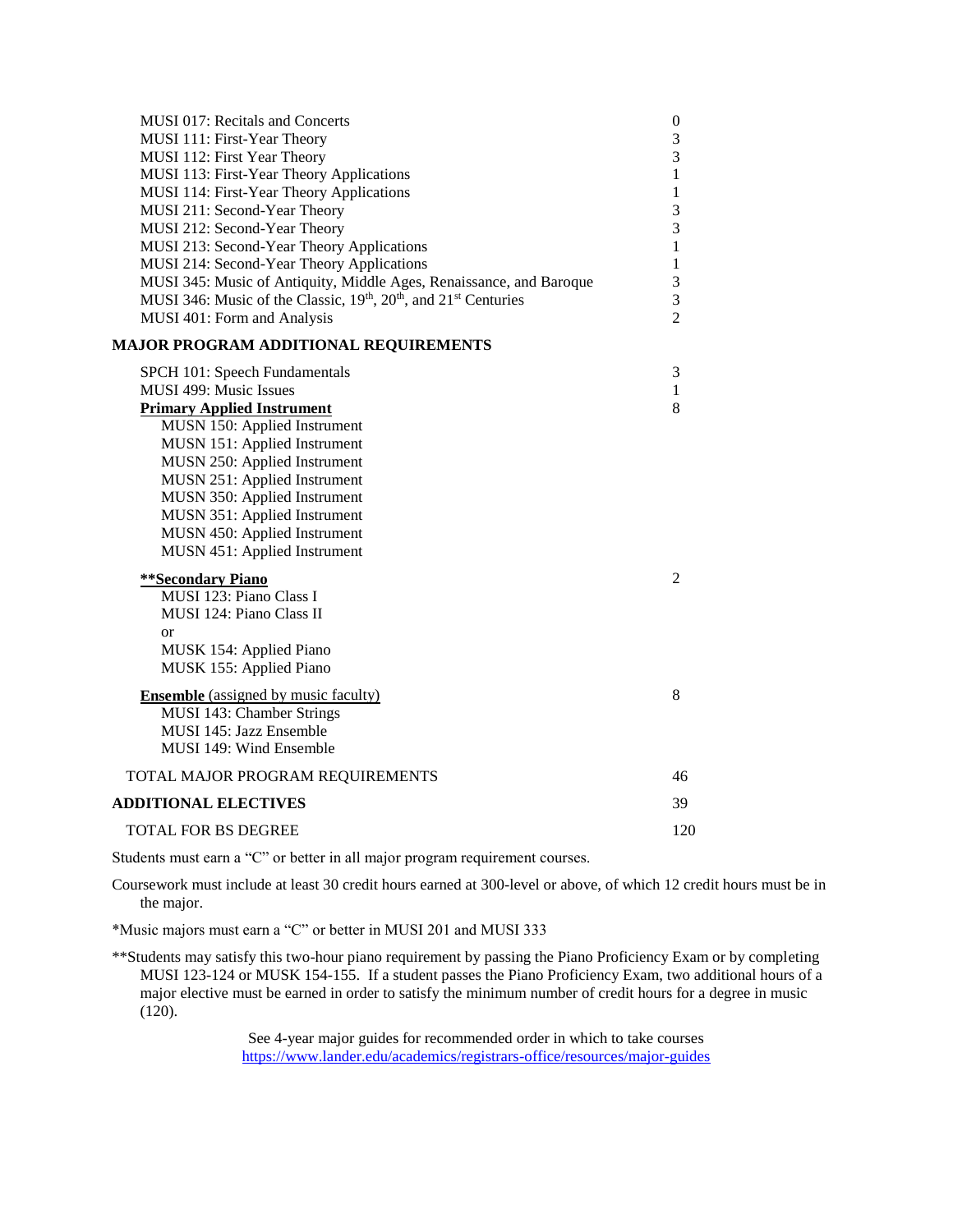#### **DEGREE: BACHELOR OF SCIENCE MAJOR: MUSIC EMPHASIS: KEYBOARD**

#### Credit Hours **UNIVERSITY REQUIREMENT**  FALS 101: Fine Arts and Lectureship Series **0 GENERAL EDUCATION REQUIREMENTS** (For approved courses, see the General Education: [www.lander.edu/gen-ed.\)](http://www.lander.edu/gen-ed) **A. Core Academic Skills** (9 hours) ENGL 101: Writing and Inquiry I 3 ENGL 102: Writing and Inquiry II 3 Mathematics 3 **B. Humanities and Fine Arts** (6 hours selected from 2 different disciplines) \*MUSI 201: Introduction to Music History 3 Humanities and Fine Arts elective 3 **C. Behavioral and Social Perspectives** (6 hours selected from 2 different disciplines) World History (choose 3 credit hours from the following) 3 HIST 101: Western Civilization to 1600 HIST 102: Western Civilization 1600-1918 HIST 121: World Civilizations to 1600 HIST 122: World Civilizations 1600-present Behavioral and Social Perspectives elective 3 **D. Scientific and Mathematical Reasoning** 7 (7 hours selected from 2 different disciplines, 1 lab science required) **E. Founding Documents of the United States** 3 HIST 111: United States History to 1877 or POLS 101: American National Government **F. World Cultures**  \*MUSI 333: Music of the World 3 **G. LINK 101**: Leadership, Involvement, Networking and Knowledge 1 LINK 101 is required of all new transfer students who have earned less than 24 credit hours of college-level work and all first-time freshmen. TOTAL GENERAL EDUCATION REQUIREMENTS 35 If all of the General Education requirements are met and/or waived, and the credit hours do not add up to at least 30, the General Education requirements are not complete. If below 30, additional General Education courses from any category must be taken until the total hours add up to at least 30 hours. **MAJOR PROGRAM CORE REQUIREMENTS**

| <b>MUSI 017: Recitals and Concerts</b> |          |
|----------------------------------------|----------|
| <b>MUSI 017: Recitals and Concerts</b> |          |
| MUSI 017: Recitals and Concerts        |          |
| MUSI 017: Recitals and Concerts        | $\Omega$ |
| MUSI 017: Recitals and Concerts        |          |
| MUSI 017: Recitals and Concerts        |          |
| <b>MUSI 017: Recitals and Concerts</b> |          |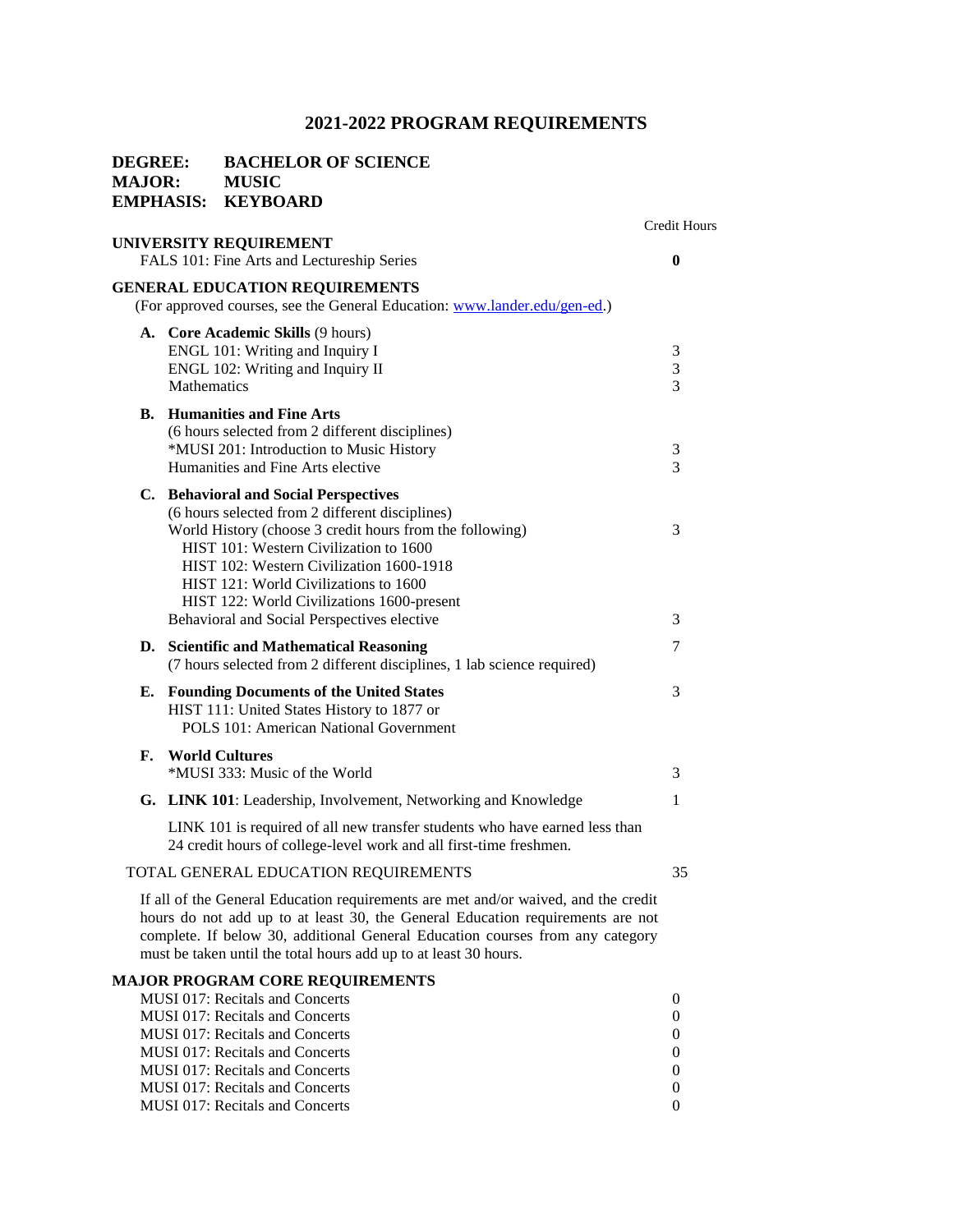| MUSI 111: First-Year Theory                                         | $\mathfrak{Z}$ |
|---------------------------------------------------------------------|----------------|
| MUSI 112: First Year Theory                                         | 3              |
| MUSI 113: First-Year Theory Applications                            | $\mathbf{1}$   |
| MUSI 114: First-Year Theory Applications                            | 1              |
| MUSI 211: Second-Year Theory                                        | 3              |
| MUSI 212: Second-Year Theory                                        | $\overline{3}$ |
| MUSI 213: Second-Year Theory Applications                           | $\,1$          |
| MUSI 214: Second-Year Theory Applications                           | $\mathbf{1}$   |
| MUSI 345: Music of Antiquity, Middle Ages, Renaissance, and Baroque | $\frac{3}{3}$  |
| MUSI 346: Music of the Classic, 19th, 20th, and 21st Centuries      |                |
| MUSI 401: Form and Analysis                                         | $\overline{2}$ |
| <b>MAJOR PROGRAM ADDITIONAL REQUIREMENTS</b>                        |                |
| SPCH 101: Fundamentals of Speech                                    | 3              |
| <b>MUSI 499: Music Issues</b>                                       | 1              |
|                                                                     |                |
| <b>Primary Applied Keyboard</b>                                     | 8              |
| MUSK 150: Applied Piano or Organ                                    |                |
| MUSK 151: Applied Piano or Organ                                    |                |
| MUSK 250: Applied Piano or Organ                                    |                |
| MUSK 251: Applied Piano or Organ                                    |                |
| MUSK 350: Applied Piano or Organ                                    |                |
| MUSK 351: Applied Piano or Organ                                    |                |
| MUSK 450: Applied Piano or Organ                                    |                |
| MUSK 451: Applied Piano or Organ                                    |                |
| <b>Ensemble</b>                                                     | 8              |
| <b>MUSI 141: University Singers</b>                                 |                |
| TOTAL MAJOR PROGRAM REQUIREMENTS                                    | 44             |
| <b>ADDITIONAL ELECTIVES</b>                                         | 41             |
| <b>TOTAL FOR BS DEGREE</b>                                          | 120            |
|                                                                     |                |

Coursework must include at least 30 credit hours earned at 300-level or above, of which 12 credit hours must be in the major.

\*Music majors must earn a "C" or better in MUSI 201 and MUSI 333.

See 4-year major guides for recommended order in which to take courses <https://www.lander.edu/academics/registrars-office/resources/major-guides>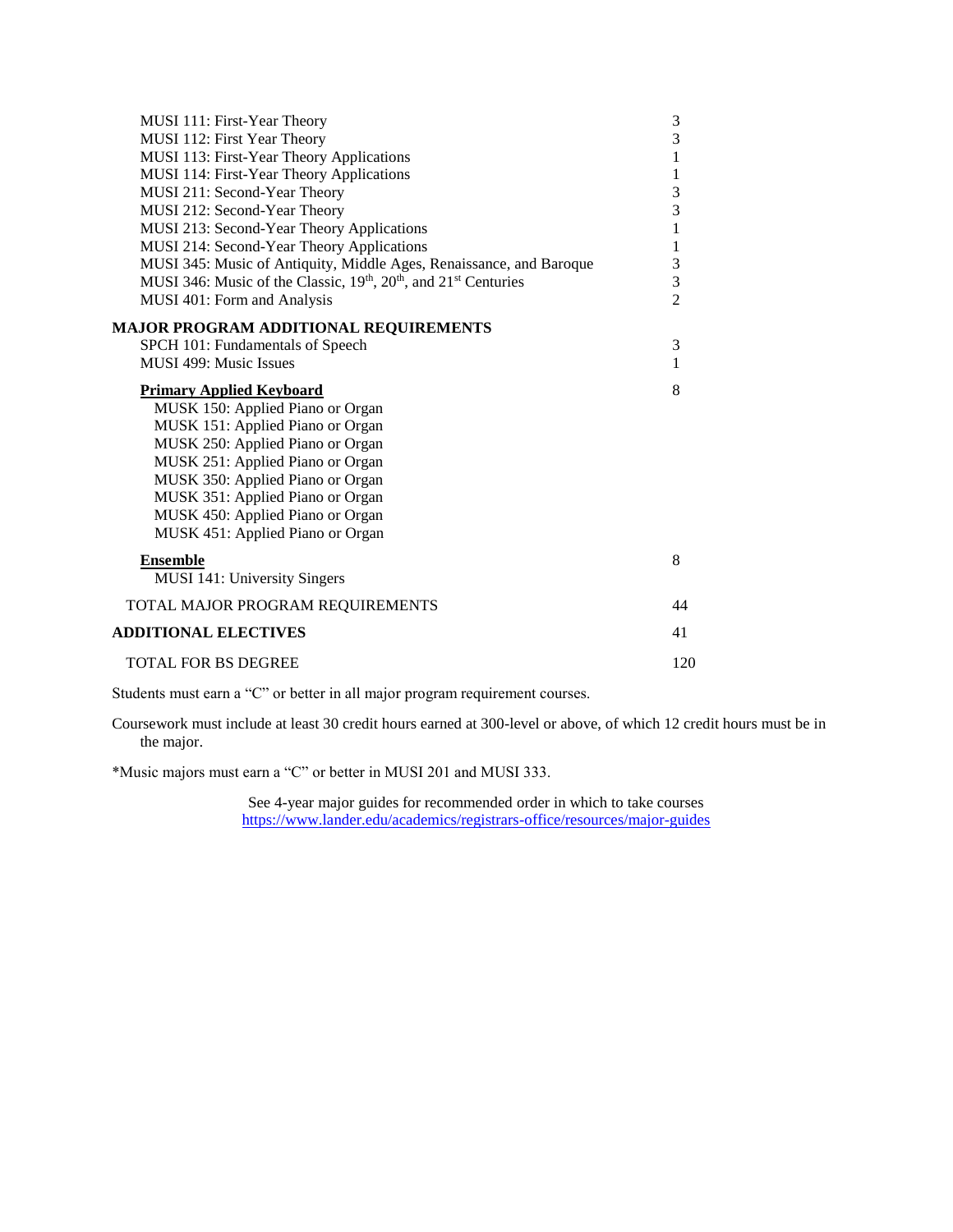| DEGREE:<br><b>MAJOR:</b><br><b>EMPHASIS:</b> |             | <b>BACHELOR OF SCIENCE</b><br><b>MUSIC</b><br><b>VOCAL</b>                                                                                                                                                                                                                                                                                                                       |                     |
|----------------------------------------------|-------------|----------------------------------------------------------------------------------------------------------------------------------------------------------------------------------------------------------------------------------------------------------------------------------------------------------------------------------------------------------------------------------|---------------------|
|                                              |             |                                                                                                                                                                                                                                                                                                                                                                                  | <b>Credit Hours</b> |
|                                              |             | UNIVERSITY REQUIREMENT<br>FALS 101: Fine Arts and Lectureship Series                                                                                                                                                                                                                                                                                                             | $\theta$            |
|                                              |             | <b>GENERAL EDUCATION REQUIREMENTS</b><br>(For approved courses, see the General Education: www.lander.edu/gen-ed.)                                                                                                                                                                                                                                                               |                     |
|                                              | Mathematics | A. Core Academic Skills (9 hours)<br>ENGL 101: Writing and Inquiry I<br>ENGL 102: Writing and Inquiry II                                                                                                                                                                                                                                                                         | 3<br>3<br>3         |
|                                              |             | <b>B.</b> Humanities and Fine Arts<br>(6 hours selected from 2 different disciplines)<br>*MUSI 201: Introduction to Music History<br>Humanities and Fine Arts elective                                                                                                                                                                                                           | 3<br>3              |
|                                              |             | C. Behavioral and Social Perspectives<br>(6 hours selected from 2 different disciplines)<br>World History (Choose 3 credit hours from the following)<br>HIST 101: Western Civilization to 1600<br>HIST 102: Western Civilization 1600-1918<br>HIST 121: World Civilizations to 1600<br>HIST 122: World Civilizations 1600-present<br>Behavioral and Social Perspectives elective | 3<br>3              |
|                                              |             | D. Scientific and Mathematical Reasoning<br>(7 hours selected from 2 different disciplines, 1 lab science required)                                                                                                                                                                                                                                                              | 7                   |
|                                              |             | <b>E.</b> Founding Documents of the United States<br>HIST 111: United States History to 1877 or<br>POLS 101: American National Government                                                                                                                                                                                                                                        | 3                   |
| F.                                           |             | <b>World Cultures</b><br>*MUSI 333: Music of the World                                                                                                                                                                                                                                                                                                                           | 3                   |
|                                              |             | G. LINK 101: Leadership, Involvement, Networking and Knowledge                                                                                                                                                                                                                                                                                                                   | 1                   |
|                                              |             | LINK 101 is required of all new transfer students who have earned less than<br>24 credit hours of college-level work and all first-time freshmen.                                                                                                                                                                                                                                |                     |
|                                              |             | TOTAL GENERAL EDUCATION REQUIREMENTS                                                                                                                                                                                                                                                                                                                                             | 35                  |
|                                              |             | If all of the General Education requirements are met and/or waived, and the credit<br>hours do not add up to at least 30, the General Education requirements are not<br>complete. If below 30, additional General Education courses from any category<br>must be taken until the total hours add up to at least 30 hours.                                                        |                     |
|                                              |             | <b>MAJOR PROGRAM CORE REQUIREMENTS</b>                                                                                                                                                                                                                                                                                                                                           |                     |
|                                              |             | MUSI 017: Recitals and Concerts<br><b>MUSI 017: Recitals and Concerts</b>                                                                                                                                                                                                                                                                                                        | $\bf{0}$<br>0       |
|                                              |             | <b>MUSI 017: Recitals and Concerts</b>                                                                                                                                                                                                                                                                                                                                           | 0                   |
|                                              |             | MUSI 017: Recitals and Concerts                                                                                                                                                                                                                                                                                                                                                  | 0                   |
|                                              |             | <b>MUSI 017: Recitals and Concerts</b>                                                                                                                                                                                                                                                                                                                                           | 0                   |
|                                              |             | <b>MUSI 017: Recitals and Concerts</b>                                                                                                                                                                                                                                                                                                                                           | 0                   |
|                                              |             | <b>MUSI 017: Recitals and Concerts</b>                                                                                                                                                                                                                                                                                                                                           | 0                   |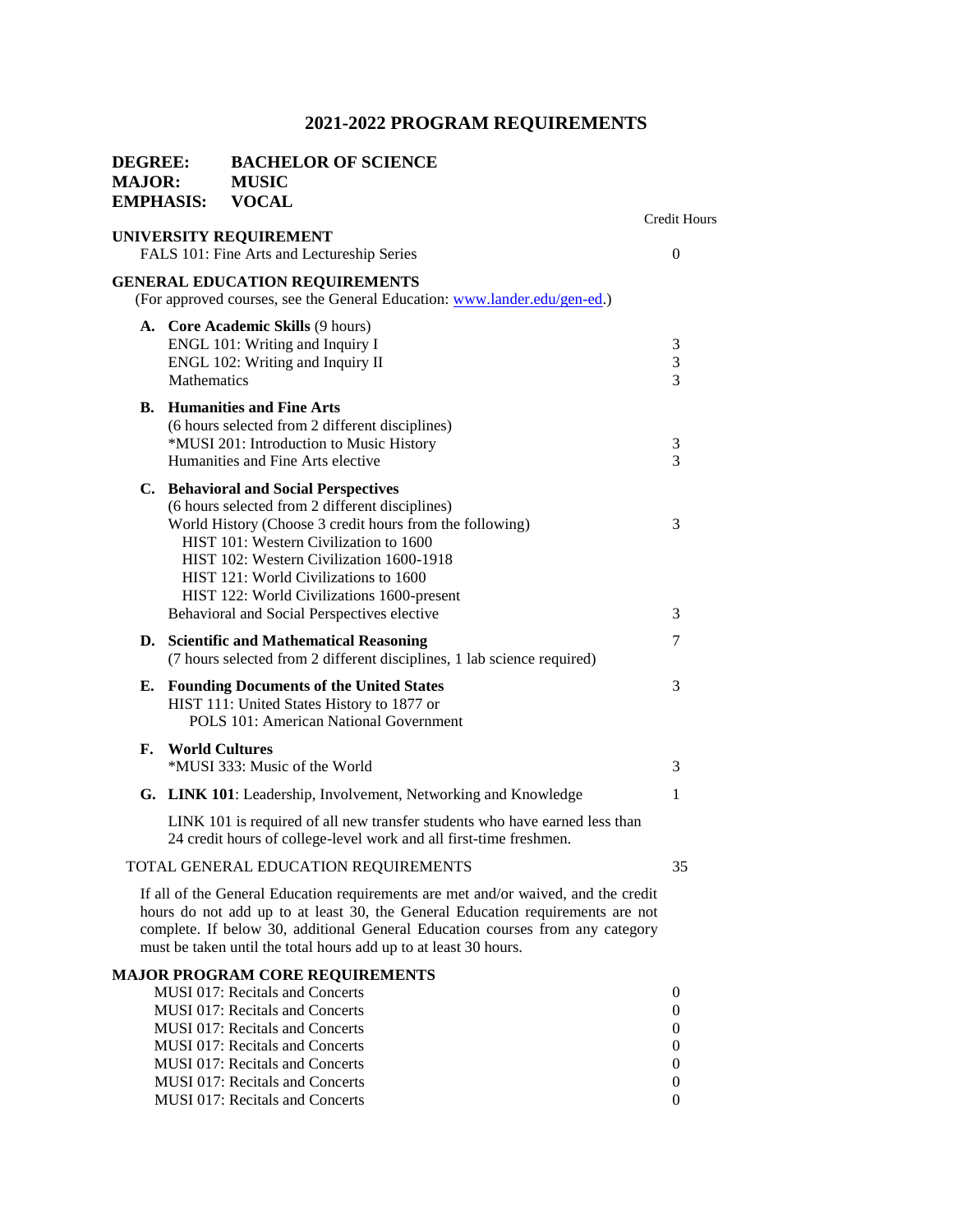| MUSI 111: First-Year Theory                                                          | 3                 |
|--------------------------------------------------------------------------------------|-------------------|
| MUSI 112: First Year Theory                                                          | 3<br>$\mathbf{1}$ |
| MUSI 113: First-Year Theory Applications<br>MUSI 114: First-Year Theory Applications | $\mathbf{1}$      |
| MUSI 211: Second-Year Theory                                                         | 3                 |
| MUSI 212: Second-Year Theory                                                         | 3                 |
| MUSI 213: Second-Year Theory Applications                                            | $\mathbf{1}$      |
| MUSI 214: Second-Year Theory Applications                                            | $\,1$             |
| MUSI 345: Music of Antiquity, Middle Ages, Renaissance, and Baroque                  | 3                 |
| MUSI 346: Music of the Classic, 19th, 20th, and 21st Centuries                       | 3                 |
| MUSI 401: Form and Analysis                                                          | $\overline{2}$    |
| <b>MAJOR PROGRAM ADDITIONAL REQUIREMENTS</b>                                         |                   |
| SPCH 101: Speech Fundamentals                                                        | 3                 |
| MUSI 499: Music Issues                                                               | 1                 |
| <b>Primary Applied Voice</b>                                                         | 8                 |
| MUSV 150 100-level Applied Voice                                                     |                   |
| MUSV 151 100-level Applied Voice                                                     |                   |
| MUSV 250 200-level Applied Voice                                                     |                   |
| MUSV 251 200-level Applied Voice                                                     |                   |
| MUSV 350 300-level Applied Voice                                                     |                   |
| MUSV 351 300-level Applied Voice                                                     |                   |
| MUSV 450 400-level Applied Voice                                                     |                   |
| MUSV 451 400-level Applied Voice<br>**Secondary Piano                                | 2                 |
| MUSI 123: Piano Class I                                                              |                   |
| MUSI 124: Piano Class II                                                             |                   |
| $\alpha$                                                                             |                   |
| MUSK 154: Applied Piano                                                              |                   |
| MUSK 155: Applied Piano                                                              |                   |
| <b>Ensemble</b>                                                                      |                   |
| MUSI 141: University Singers                                                         | 8                 |
| TOTAL MAJOR PROGRAM REQUIREMENTS                                                     | 46                |
| <b>ADDITIONAL ELECTIVES</b>                                                          | 39                |
| <b>TOTAL FOR BS DEGREE</b>                                                           | 120               |

Coursework must include at least 30 credit hours earned at 300-level or above, of which 12 credit hours must be in the major.

\* Music majors must earn a "C" or better in MUSI 201 and MUSI 333

\*\*Students may satisfy this two-hour piano requirement by passing the Piano Proficiency Exam or by completing MUSI 123-124 or MUSK 154-155. If a student passes the Piano Proficiency Exam, two additional hours of a major elective must be earned in order to satisfy the minimum number of credit hours for a degree in music (120).

> See 4-year major guides for recommended order in which to take courses <https://www.lander.edu/academics/registrars-office/resources/major-guides>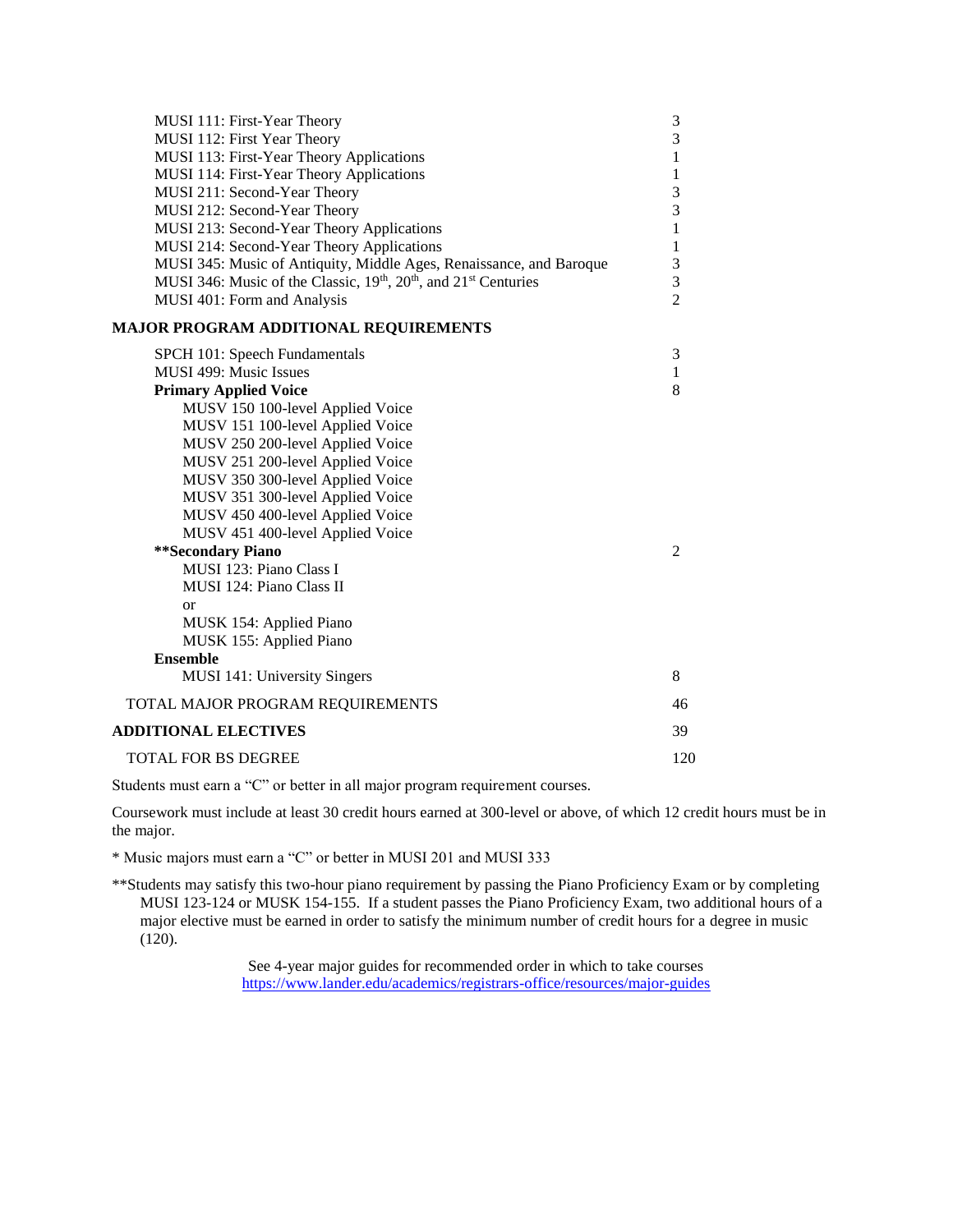|             | <b>BACHELOR OF SCIENCE</b><br><b>MUSIC</b><br>K-12 TEACHER CERTIFICATION<br><b>CHORAL</b> |                                                                                                                                                                                                                                                                                                                                                                                                                                                                                                                                                                                                                                                                                                                                                                                                                                                                                                                                                                                                                                                                                                                                                                                                                                                                                                                                                                                                                                                                                                                                                                                                                                                                                                                                                                                                                                                                                                                                                                                                                               |
|-------------|-------------------------------------------------------------------------------------------|-------------------------------------------------------------------------------------------------------------------------------------------------------------------------------------------------------------------------------------------------------------------------------------------------------------------------------------------------------------------------------------------------------------------------------------------------------------------------------------------------------------------------------------------------------------------------------------------------------------------------------------------------------------------------------------------------------------------------------------------------------------------------------------------------------------------------------------------------------------------------------------------------------------------------------------------------------------------------------------------------------------------------------------------------------------------------------------------------------------------------------------------------------------------------------------------------------------------------------------------------------------------------------------------------------------------------------------------------------------------------------------------------------------------------------------------------------------------------------------------------------------------------------------------------------------------------------------------------------------------------------------------------------------------------------------------------------------------------------------------------------------------------------------------------------------------------------------------------------------------------------------------------------------------------------------------------------------------------------------------------------------------------------|
|             |                                                                                           | <b>Credit Hours</b><br>$\overline{0}$                                                                                                                                                                                                                                                                                                                                                                                                                                                                                                                                                                                                                                                                                                                                                                                                                                                                                                                                                                                                                                                                                                                                                                                                                                                                                                                                                                                                                                                                                                                                                                                                                                                                                                                                                                                                                                                                                                                                                                                         |
|             |                                                                                           |                                                                                                                                                                                                                                                                                                                                                                                                                                                                                                                                                                                                                                                                                                                                                                                                                                                                                                                                                                                                                                                                                                                                                                                                                                                                                                                                                                                                                                                                                                                                                                                                                                                                                                                                                                                                                                                                                                                                                                                                                               |
| Mathematics |                                                                                           | 3<br>3<br>3                                                                                                                                                                                                                                                                                                                                                                                                                                                                                                                                                                                                                                                                                                                                                                                                                                                                                                                                                                                                                                                                                                                                                                                                                                                                                                                                                                                                                                                                                                                                                                                                                                                                                                                                                                                                                                                                                                                                                                                                                   |
|             |                                                                                           | 3<br>3                                                                                                                                                                                                                                                                                                                                                                                                                                                                                                                                                                                                                                                                                                                                                                                                                                                                                                                                                                                                                                                                                                                                                                                                                                                                                                                                                                                                                                                                                                                                                                                                                                                                                                                                                                                                                                                                                                                                                                                                                        |
|             |                                                                                           | 3<br>3                                                                                                                                                                                                                                                                                                                                                                                                                                                                                                                                                                                                                                                                                                                                                                                                                                                                                                                                                                                                                                                                                                                                                                                                                                                                                                                                                                                                                                                                                                                                                                                                                                                                                                                                                                                                                                                                                                                                                                                                                        |
|             |                                                                                           | 7                                                                                                                                                                                                                                                                                                                                                                                                                                                                                                                                                                                                                                                                                                                                                                                                                                                                                                                                                                                                                                                                                                                                                                                                                                                                                                                                                                                                                                                                                                                                                                                                                                                                                                                                                                                                                                                                                                                                                                                                                             |
|             |                                                                                           | 3                                                                                                                                                                                                                                                                                                                                                                                                                                                                                                                                                                                                                                                                                                                                                                                                                                                                                                                                                                                                                                                                                                                                                                                                                                                                                                                                                                                                                                                                                                                                                                                                                                                                                                                                                                                                                                                                                                                                                                                                                             |
|             |                                                                                           | 3                                                                                                                                                                                                                                                                                                                                                                                                                                                                                                                                                                                                                                                                                                                                                                                                                                                                                                                                                                                                                                                                                                                                                                                                                                                                                                                                                                                                                                                                                                                                                                                                                                                                                                                                                                                                                                                                                                                                                                                                                             |
|             |                                                                                           | 1                                                                                                                                                                                                                                                                                                                                                                                                                                                                                                                                                                                                                                                                                                                                                                                                                                                                                                                                                                                                                                                                                                                                                                                                                                                                                                                                                                                                                                                                                                                                                                                                                                                                                                                                                                                                                                                                                                                                                                                                                             |
|             |                                                                                           |                                                                                                                                                                                                                                                                                                                                                                                                                                                                                                                                                                                                                                                                                                                                                                                                                                                                                                                                                                                                                                                                                                                                                                                                                                                                                                                                                                                                                                                                                                                                                                                                                                                                                                                                                                                                                                                                                                                                                                                                                               |
|             |                                                                                           | 35                                                                                                                                                                                                                                                                                                                                                                                                                                                                                                                                                                                                                                                                                                                                                                                                                                                                                                                                                                                                                                                                                                                                                                                                                                                                                                                                                                                                                                                                                                                                                                                                                                                                                                                                                                                                                                                                                                                                                                                                                            |
|             |                                                                                           |                                                                                                                                                                                                                                                                                                                                                                                                                                                                                                                                                                                                                                                                                                                                                                                                                                                                                                                                                                                                                                                                                                                                                                                                                                                                                                                                                                                                                                                                                                                                                                                                                                                                                                                                                                                                                                                                                                                                                                                                                               |
|             |                                                                                           |                                                                                                                                                                                                                                                                                                                                                                                                                                                                                                                                                                                                                                                                                                                                                                                                                                                                                                                                                                                                                                                                                                                                                                                                                                                                                                                                                                                                                                                                                                                                                                                                                                                                                                                                                                                                                                                                                                                                                                                                                               |
|             |                                                                                           | 0<br>0<br>0<br>0<br>0                                                                                                                                                                                                                                                                                                                                                                                                                                                                                                                                                                                                                                                                                                                                                                                                                                                                                                                                                                                                                                                                                                                                                                                                                                                                                                                                                                                                                                                                                                                                                                                                                                                                                                                                                                                                                                                                                                                                                                                                         |
|             | <b>DEGREE:</b><br><b>MAJOR:</b><br><b>EMPHASIS:</b>                                       | <b>CERTIFICATION:</b><br>UNIVERSITY REQUIREMENT<br>FALS 101: Fine Arts and Lectureship Series<br><b>GENERAL EDUCATION REQUIREMENTS</b><br>(For approved courses, see the General Education: www.lander.edu/gen-ed.)<br>A. Core Academic Skills (9 hours)<br>ENGL 101: Writing and Inquiry I<br>ENGL 102: Writing and Inquiry II<br><b>B.</b> Humanities and Fine Arts<br>(6 hours selected from 2 different disciplines)<br>**MUSI 201: Introduction to Music History<br>Humanities and Fine Arts elective<br>C. Behavioral and Social Perspectives<br>(6 hours selected from 2 different disciplines)<br>PSYC 101: General Psychology<br>World History (select one)<br>HIST 101: Western Civilization to 1600<br>HIST 102: Western Civilization 1600-1918<br>HIST 121: World Civilization to 1600<br>HIST 122: World Civilization 1600-present<br>D. Scientific and Mathematical Reasoning<br>(7 hours selected from 2 different disciplines, 1 lab science required)<br><b>E.</b> Founding Documents of the United States<br>HIST 111: United States History to 1877 or<br>POLS 101: American National Government<br><b>World Cultures</b><br>*MUSI 333: Music of the World<br>G. LINK 101: Leadership, Involvement, Networking and Knowledge<br>LINK 101 is required of all new transfer students who have earned less than<br>24 credit hours of college-level work and all first-time freshmen.<br>TOTAL GENERAL EDUCATION REQUIREMENTS<br>If all of the General Education requirements are met and/or waived, and the credit<br>hours do not add up to at least 30, the General Education requirements are not<br>complete. If below 30, additional General Education courses from any category<br>must be taken until the total hours add up to at least 30 hours<br><b>MAJOR PROGRAM CORE REQUIREMENTS</b><br><b>MUSI 017: Recitals and Concerts</b><br><b>MUSI 017: Recitals and Concerts</b><br><b>MUSI 017: Recitals and Concerts</b><br><b>MUSI 017: Recitals and Concerts</b><br>MUSI 017: Recitals and Concerts |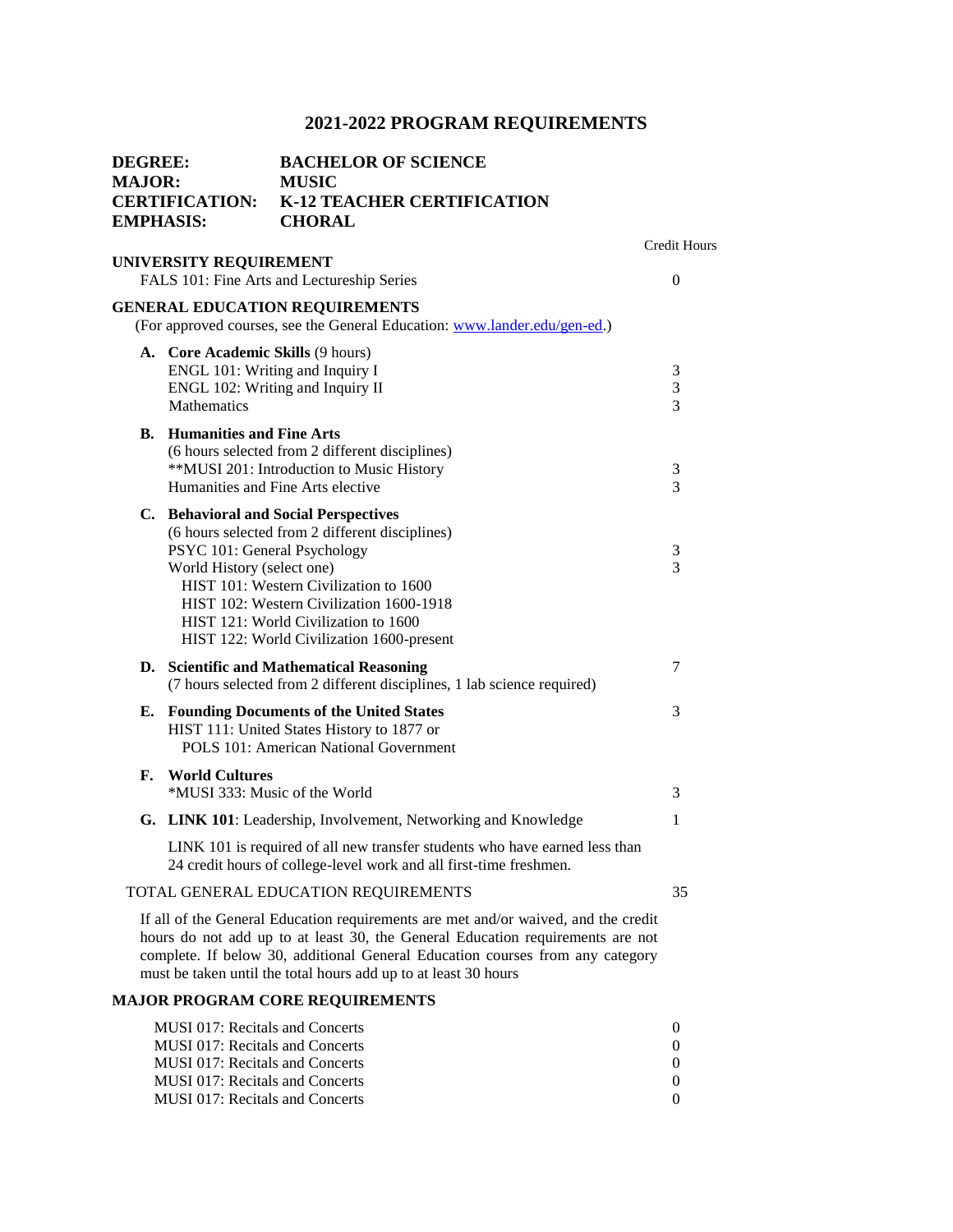| <b>MUSI 017: Recitals and Concerts</b><br><b>MUSI 017: Recitals and Concerts</b><br>MUSI 111: First-Year Theory<br>MUSI 112: First Year Theory<br>MUSI 113: First-Year Theory Applications<br>MUSI 114: First-Year Theory Applications<br>MUSI 211: Second-Year Theory<br>MUSI 212: Second-Year Theory<br>MUSI 213: Second-Year Theory Applications<br>MUSI 214: Second-Year Theory Applications<br>MUSI 345: Music of Antiquity, Middle Ages, Renaissance, and Baroque<br>MUSI 346: Music of the Classic, 19 <sup>th</sup> , 20 <sup>th</sup> , and 21 <sup>st</sup> Centuries<br>MUSI 401: Form and Analysis | $\theta$<br>$\boldsymbol{0}$<br>3<br>3<br>$\mathbf{1}$<br>1<br>3<br>3<br>$\mathbf{1}$<br>1<br>3<br>3<br>$\overline{2}$ |
|----------------------------------------------------------------------------------------------------------------------------------------------------------------------------------------------------------------------------------------------------------------------------------------------------------------------------------------------------------------------------------------------------------------------------------------------------------------------------------------------------------------------------------------------------------------------------------------------------------------|------------------------------------------------------------------------------------------------------------------------|
| MAJOR PROGRAM ADDITIONAL MUSIC REQUIREMENTS                                                                                                                                                                                                                                                                                                                                                                                                                                                                                                                                                                    |                                                                                                                        |
| MUSI 131: Strings and Woodwinds<br>MUSI 132: Brass and Percussion<br>MUSI 222: Materials and Methods K-8<br>MUSI 303: Conducting<br>MUSI 304: Conducting<br>MUSI 311: Orchestration<br>MUSI 315: Methods of Teaching Choral Music<br>MUSI 389: Performance Project                                                                                                                                                                                                                                                                                                                                             | 1<br>1<br>2<br>$\boldsymbol{2}$<br>$\sqrt{2}$<br>$\overline{2}$<br>3<br>$\boldsymbol{0}$                               |
| <b>Primary Applied Voice</b><br>MUSV 150: 100-level Applied Voice<br>MUSV 151: 100-level Applied Voice<br>MUSV 250: 200-level Applied Voice<br>MUSV 251: 200-level Applied Voice<br>MUSV 350: 300-level Applied Voice<br>MUSV 351: 300-level Applied Voice<br>MUSV 450: 400-level Applied Voice                                                                                                                                                                                                                                                                                                                | 7                                                                                                                      |
| **Secondary Piano<br>MUSI 123: Piano Class I<br>MUSI 124: Piano Class II<br>MUSI 223: Piano Class III<br>MUSI 224: Piano Class IV<br>or<br>MUSK 154: 100-level Applied Piano<br>MUSK 155: 100-level Applied Piano<br>MUSK 254: 200-level Applied Piano<br>MUSK 255: 200-level Applied Piano<br>and<br>MUSK 354: 300-level Applied Piano<br>MUSK 355: 300-level Applied Piano                                                                                                                                                                                                                                   | 6                                                                                                                      |
| <b>Ensemble</b><br>MUSI 141: University Singers                                                                                                                                                                                                                                                                                                                                                                                                                                                                                                                                                                | 7                                                                                                                      |
| TOTAL MAJOR PROGRAM REQUIREMENTS                                                                                                                                                                                                                                                                                                                                                                                                                                                                                                                                                                               | 57                                                                                                                     |
| <b>TEACHER CERTIFICATION REQUIREMENTS</b>                                                                                                                                                                                                                                                                                                                                                                                                                                                                                                                                                                      |                                                                                                                        |
| <b>EDUC</b> 203: Field Experience I<br><b><i>EDUC 223: General Pedagogy</i></b><br><i><b>‡EDUC 240: Child Growth and the Educational Process</b></i><br><i>k</i> Reading and Writing Content Area (choose one)<br>EDUC 300: Content Area Reading and Writing                                                                                                                                                                                                                                                                                                                                                   | 0.5<br>3<br>3<br>3                                                                                                     |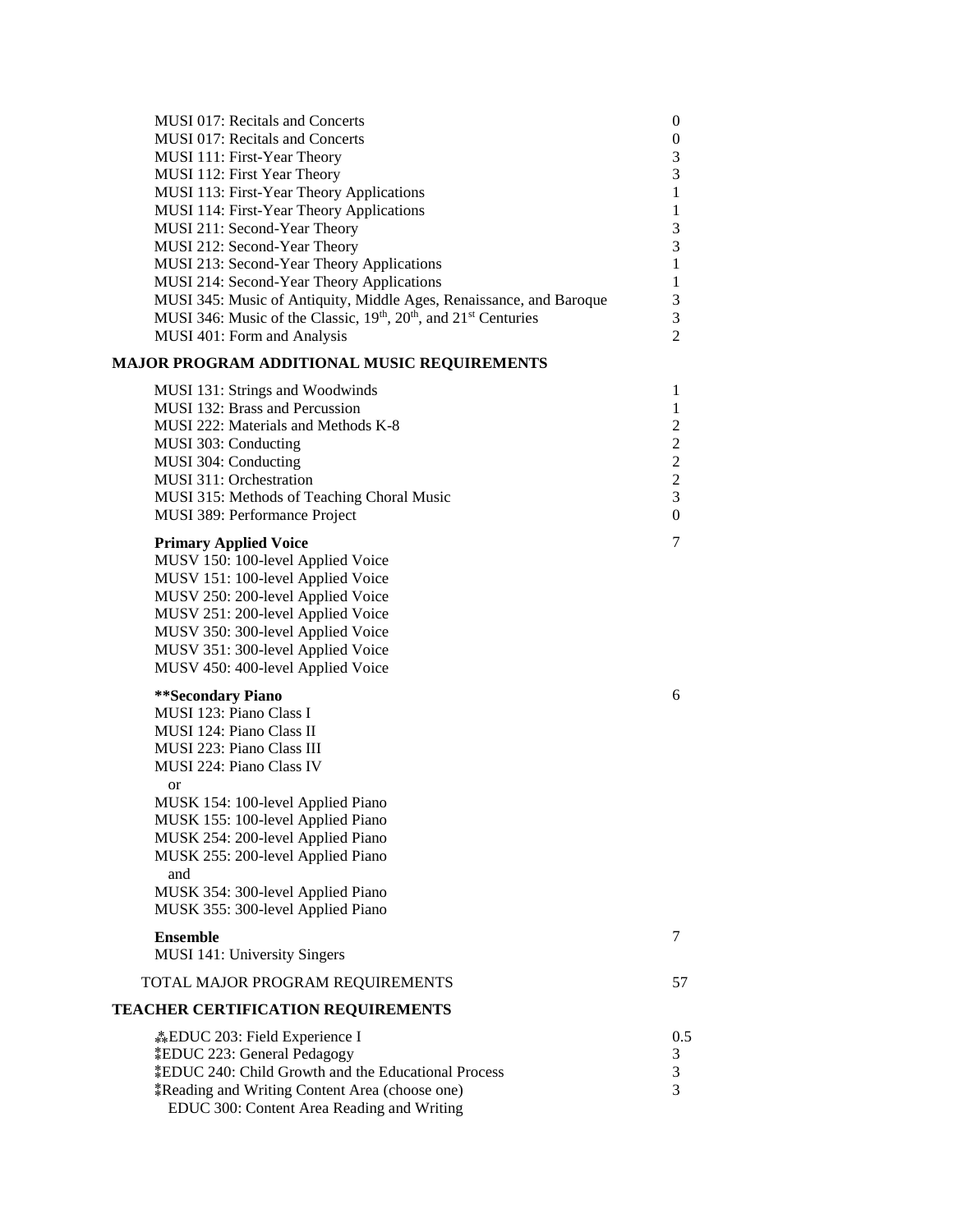| EDUC 320: Reading and Writing in the Content Area                     |                             |
|-----------------------------------------------------------------------|-----------------------------|
| <b>EDUC</b> 329: Field Experience II                                  | 0.5                         |
| <b>EDUC</b> 429: Clinical Practice A                                  |                             |
| <b>EDUC</b> 461: Clinical Practice B                                  |                             |
| <b>*EDUC 499: Teacher Education Seminar</b>                           |                             |
| <i><b>‡SPED 223: PreK-12 Students with Diverse Learning Needs</b></i> | 3                           |
| TOTAL TEACHER CERTIFICATION REQUIREMENTS                              | 26                          |
| <b>ADDITIONAL ELECTIVES</b>                                           | $\mathcal{D}_{\mathcal{A}}$ |
| TOTAL FOR BS DEGREE                                                   |                             |
|                                                                       |                             |

\* Music majors must earn a "C" or better in MUSI 201 and MUSI 333.

\*\* Students may satisfy this two-hour piano requirement by passing the Piano Proficiency Exam or by completing MUSI 123-124 or MUSK 154-155. If a student passes the Piano Proficiency Exam, two additional hours of a major elective must be earned in order to satisfy the minimum number of credit hours for a degree in music with teacher certification (121).

⁂A grade of "B" or better is required in these Teacher Education courses.

⁑A grade of "C" or better is required in these Teacher Education courses.

**Freshman Year**: Students are expected to pass the State Skills Exam (Praxis CORE) during their freshman year, earn a "C" or better in all major program requirements courses, earn a "B" or better in all education Field Experience courses,andmaintainacumulativeGPAof2.75.

**Sophomore Year**: Students must file their application for admission to Teacher Education, pass the Screening Interview for TeacherEducation, earn a "C" or betterinall major program requirements courses, earna"B"orbetter in all education Field Experience courses, and maintain acumulative GPA of 2.75. Students are required to stand for the Sophomore and Transfer Music Major Evaluation.

**Junior Year**: Students must file their application for student teaching, maintain a GPA of 3.00 or higher in all professional education coursework, earn a "C" or better in all major program requirements courses, earn a"B"or better in all education Field Experience courses, and maintain a cumulative GPAof 2.75. Students must pass the Praxis II content area exam prior to taking EDUC 461 and are advised to take the exam during the summer between their Junior and Senior Years.

**Senior Year**: Students must pass the Praxis II content area exam prior to taking EDUC 461, complete the PLT Teacher Certification Assessment during Clinical Practice, maintain a GPA of 3.0 or higher in all professional education coursework, earn a "C" or betterinall major program requirements courses, earna"B"orbetterin all educationField Experience courses, andmaintainacumulativeGPAof 2.75. Students must submit the Graduation Application and complete any remaining FALS requirements.

Coursework must include at least 30 credit hours earned at 300-level or above, of which 12 credit hours must be in the major.

> See 4-year major guides for recommended order in which to take courses <https://www.lander.edu/academics/registrars-office/resources/major-guides>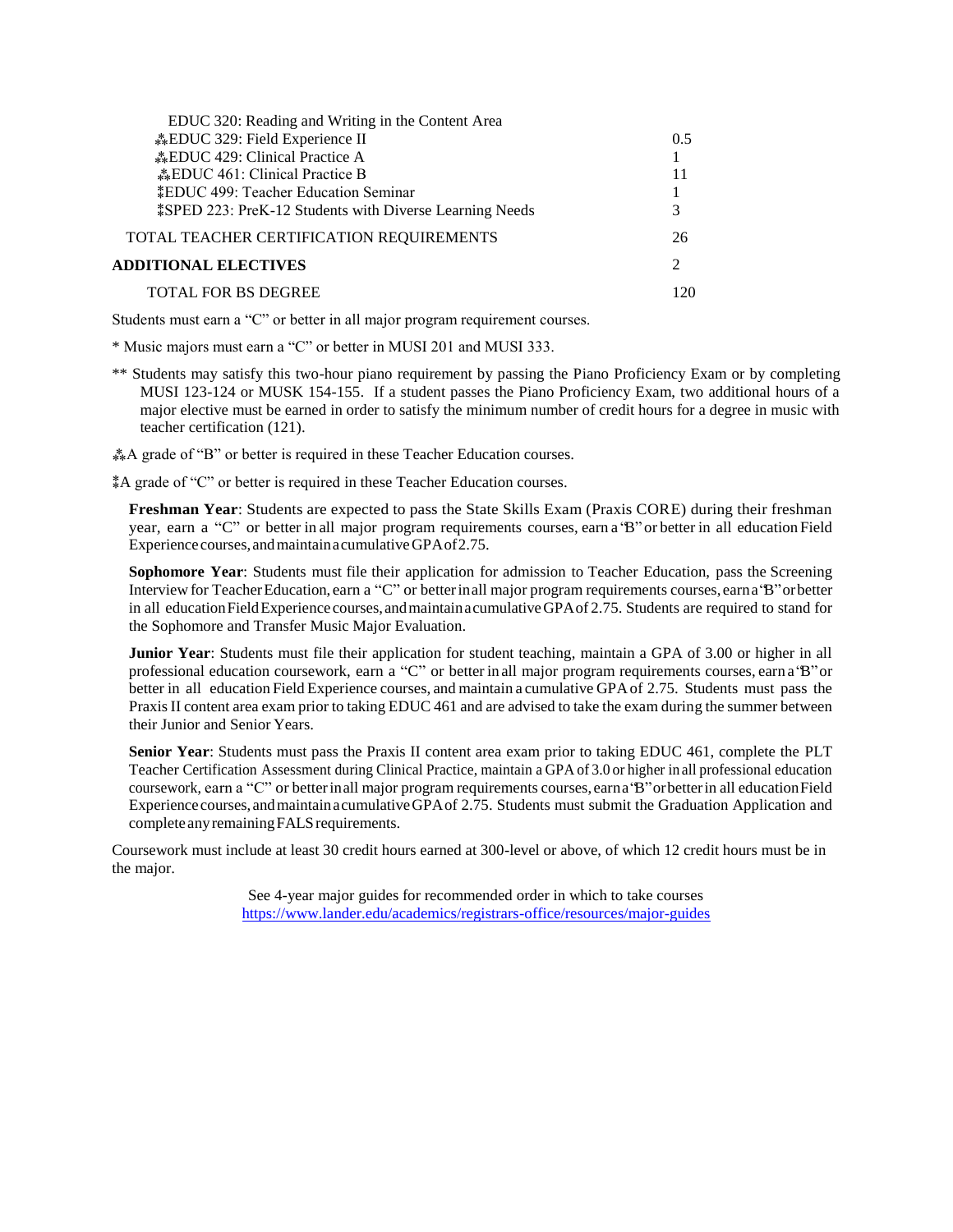| <b>DEGREE:</b><br><b>MAJOR:</b><br><b>EMPHASIS:</b> |                                                                                                                                                                                                         | <b>BACHELOR OF SCIENCE</b><br><b>MUSIC</b><br><b>CERTIFICATION: K-12 TEACHER CERTIFICATION</b><br><b>INSTRUMENTAL</b>                                                                                                                                                                                                     |                       |
|-----------------------------------------------------|---------------------------------------------------------------------------------------------------------------------------------------------------------------------------------------------------------|---------------------------------------------------------------------------------------------------------------------------------------------------------------------------------------------------------------------------------------------------------------------------------------------------------------------------|-----------------------|
|                                                     | UNIVERSITY REQUIREMENT                                                                                                                                                                                  |                                                                                                                                                                                                                                                                                                                           | <b>Credit Hours</b>   |
|                                                     |                                                                                                                                                                                                         | FALS 101: Fine Arts and Lectureship Series                                                                                                                                                                                                                                                                                | $\theta$              |
|                                                     |                                                                                                                                                                                                         | <b>GENERAL EDUCATION REQUIREMENTS</b><br>(For approved courses, see the General Education: www.lander.edu/gen-ed.)                                                                                                                                                                                                        |                       |
|                                                     | A. Core Academic Skills (9 hours)<br>Mathematics                                                                                                                                                        | ENGL 101: Writing and Inquiry I<br>ENGL 102: Writing and Inquiry II                                                                                                                                                                                                                                                       | 3<br>3<br>3           |
|                                                     | <b>B.</b> Humanities and Fine Arts                                                                                                                                                                      | (6 hours selected from 2 different disciplines)<br>**MUSI 201: Introduction to Music History<br>Humanities and Fine Arts elective                                                                                                                                                                                         | 3<br>3                |
|                                                     | PSYC 101: General Psychology<br>World History (choose one)                                                                                                                                              | C. Behavioral and Social Perspectives<br>(6 hours selected from 2 different disciplines)<br>HIST 101: Western Civilization to 1600<br>HIST 102: Western Civilization 1600-1918<br>HIST 121: World Civilization to 1600<br>HIST 122: World Civilization 1600-present                                                       | 3<br>3                |
|                                                     |                                                                                                                                                                                                         | D. Scientific and Mathematical Reasoning<br>(7 hours selected from 2 different disciplines, 1 lab science required)                                                                                                                                                                                                       | 7                     |
|                                                     |                                                                                                                                                                                                         | E. Founding Documents of the United States<br>HIST 111: United States History to 1877 or<br>POLS 101: American National Government                                                                                                                                                                                        | 3                     |
|                                                     | F. World Cultures<br>*MUSI 333: Music of the World                                                                                                                                                      |                                                                                                                                                                                                                                                                                                                           | 3                     |
|                                                     |                                                                                                                                                                                                         | G. LINK 101: Leadership, Involvement, Networking and Knowledge                                                                                                                                                                                                                                                            | 1                     |
|                                                     |                                                                                                                                                                                                         | LINK 101 is required of all new transfer students who have earned less than<br>24 credit hours of college-level work and all first-time freshmen.                                                                                                                                                                         |                       |
|                                                     |                                                                                                                                                                                                         | TOTAL GENERAL EDUCATION REQUIREMENTS                                                                                                                                                                                                                                                                                      | 35                    |
|                                                     |                                                                                                                                                                                                         | If all of the General Education requirements are met and/or waived, and the credit<br>hours do not add up to at least 30, the General Education requirements are not<br>complete. If below 30, additional General Education courses from any category<br>must be taken until the total hours add up to at least 30 hours. |                       |
|                                                     |                                                                                                                                                                                                         | <b>MAJOR PROGRAM CORE REQUIREMENTS</b>                                                                                                                                                                                                                                                                                    |                       |
|                                                     | <b>MUSI 017: Recitals and Concerts</b><br><b>MUSI 017: Recitals and Concerts</b><br><b>MUSI 017: Recitals and Concerts</b><br><b>MUSI 017: Recitals and Concerts</b><br>MUSI 017: Recitals and Concerts |                                                                                                                                                                                                                                                                                                                           | 0<br>0<br>0<br>0<br>0 |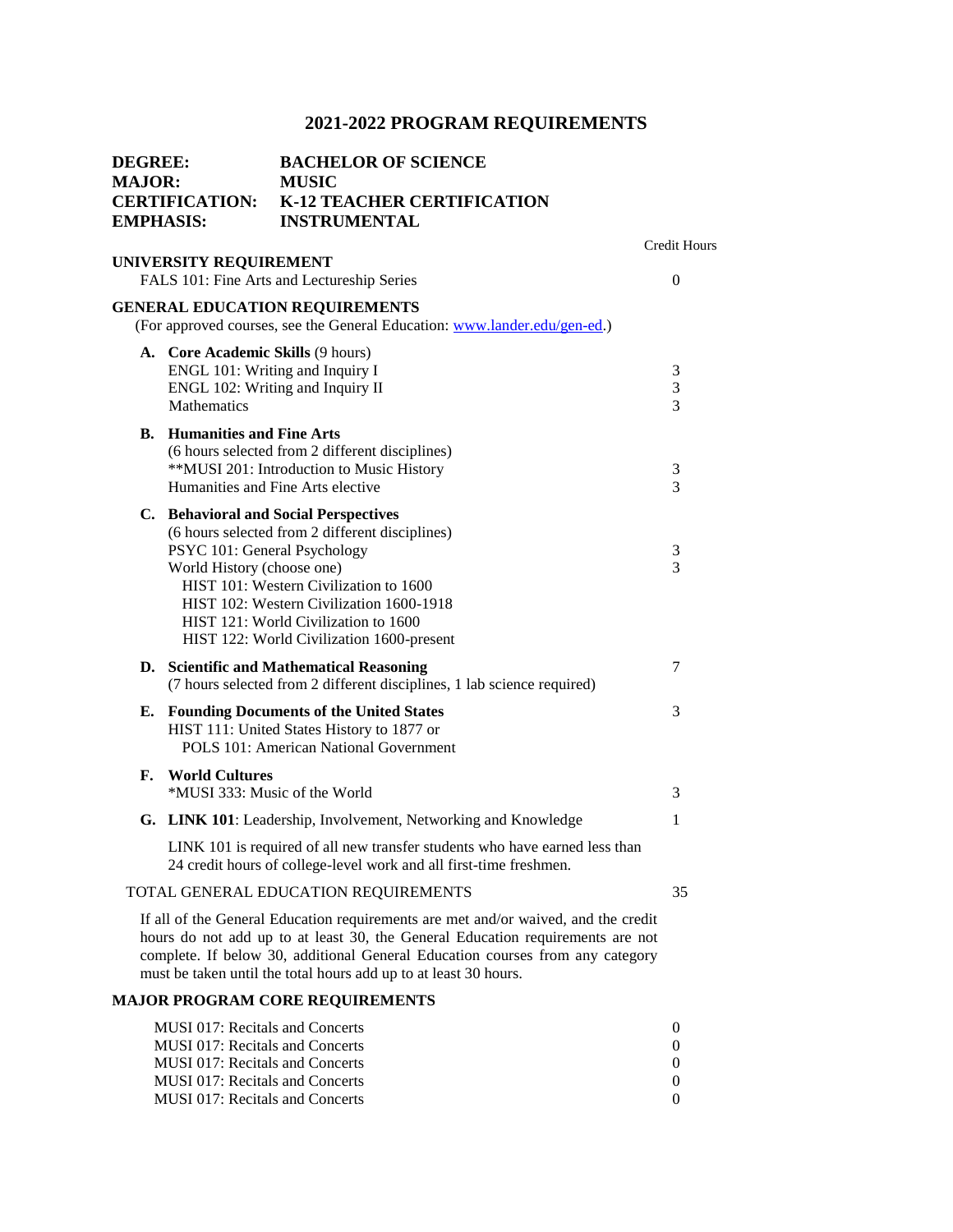| <b>MUSI 017: Recitals and Concerts</b>                                                               | $\boldsymbol{0}$ |
|------------------------------------------------------------------------------------------------------|------------------|
| MUSI 017: Recitals and Concerts                                                                      | 0                |
| MUSI 111: First-Year Theory                                                                          | 3                |
| MUSI 112: First Year Theory                                                                          | 3                |
| MUSI 113: First-Year Theory Applications                                                             | $\mathbf{1}$     |
| MUSI 114: First-Year Theory Applications                                                             | $\mathbf{1}$     |
| MUSI 211: Second-Year Theory                                                                         | 3                |
| MUSI 212: Second-Year Theory                                                                         | 3                |
| MUSI 213: Second-Year Theory Applications                                                            | 1                |
| MUSI 214: Second-Year Theory Applications                                                            | 1                |
| MUSI 345: Music of Antiquity, Middle Ages, Renaissance, and Baroque                                  | 3                |
| MUSI 346: Music of the Classic, 19 <sup>th</sup> , 20 <sup>th</sup> , and 21 <sup>st</sup> Centuries | 3                |
| MUSI 401: Form and Analysis                                                                          | $\overline{2}$   |
| MAJOR PROGRAM ADDITIONAL MUSIC REQUIREMENTS                                                          |                  |
| MUSI 131: Strings and Woodwinds                                                                      | 1                |
| MUSI 132: Brass and Percussion                                                                       | $\mathbf{1}$     |
| MUSI 222: Materials and Methods K-8                                                                  | $\overline{c}$   |
| MUSI 303: Conducting                                                                                 | $\mathbf{2}$     |
| MUSI 304: Conducting                                                                                 | $\overline{c}$   |
| <b>MUSI 311: Orchestration</b>                                                                       | $\overline{c}$   |
| Methods of Teaching (choose one)                                                                     | 3                |
| MUSI 317: Methods of Teaching Instrumental Music                                                     |                  |
| MUSI 318: Methods of Teaching Orchestral Music                                                       |                  |
| MUSI 389: Performance Project                                                                        | 0                |
|                                                                                                      |                  |
| <b>Primary Applied Instrument</b>                                                                    | 7                |
| MUSN 150: 100-level Applied Instrument                                                               |                  |
| MUSN 151: 100-level Applied Instrument                                                               |                  |
| MUSN 250: 200-level Applied Instrument                                                               |                  |
| MUSN 251: 200-level Applied Instrument                                                               |                  |
| MUSN 350: 300-level Applied Instrument                                                               |                  |
| MUSN 351: 300-level Applied Instrument                                                               |                  |
| MUSN 450: 400-level Applied Instrument                                                               |                  |
| **Secondary Piano                                                                                    | $\overline{2}$   |
| MUSI 123: Piano Class I                                                                              |                  |
| MUSI 124: Piano Class II                                                                             |                  |
|                                                                                                      |                  |
| or                                                                                                   |                  |
| MUSK 154: 100-level Applied Piano                                                                    |                  |
| MUSK 155: 100-level Applied Piano                                                                    |                  |
| <b>Secondary Voice</b>                                                                               | 1                |
| MUSI 125: Voice Class I                                                                              |                  |
| <b>or</b>                                                                                            |                  |
| MUSV 154: 100-level Applied Voice                                                                    |                  |
| <b>Secondary Instrument</b>                                                                          | 3                |
| MUSN 255: 200-level Applied Instrument                                                               |                  |
| MUSN 354: 300-level Applied Instrument                                                               |                  |
| MUSN 355: 300-level Applied Instrument                                                               |                  |
|                                                                                                      |                  |
| <b>Ensemble</b> (assigned by music faculty)                                                          | 7                |
| MUSI 143: Chamber Strings                                                                            |                  |
| MUSI 145: Jazz Ensemble                                                                              |                  |
| MUSI 149: Wind Ensemble                                                                              |                  |
| TOTAL MAJOR PROGRAM REQUIREMENTS                                                                     | 57               |
|                                                                                                      |                  |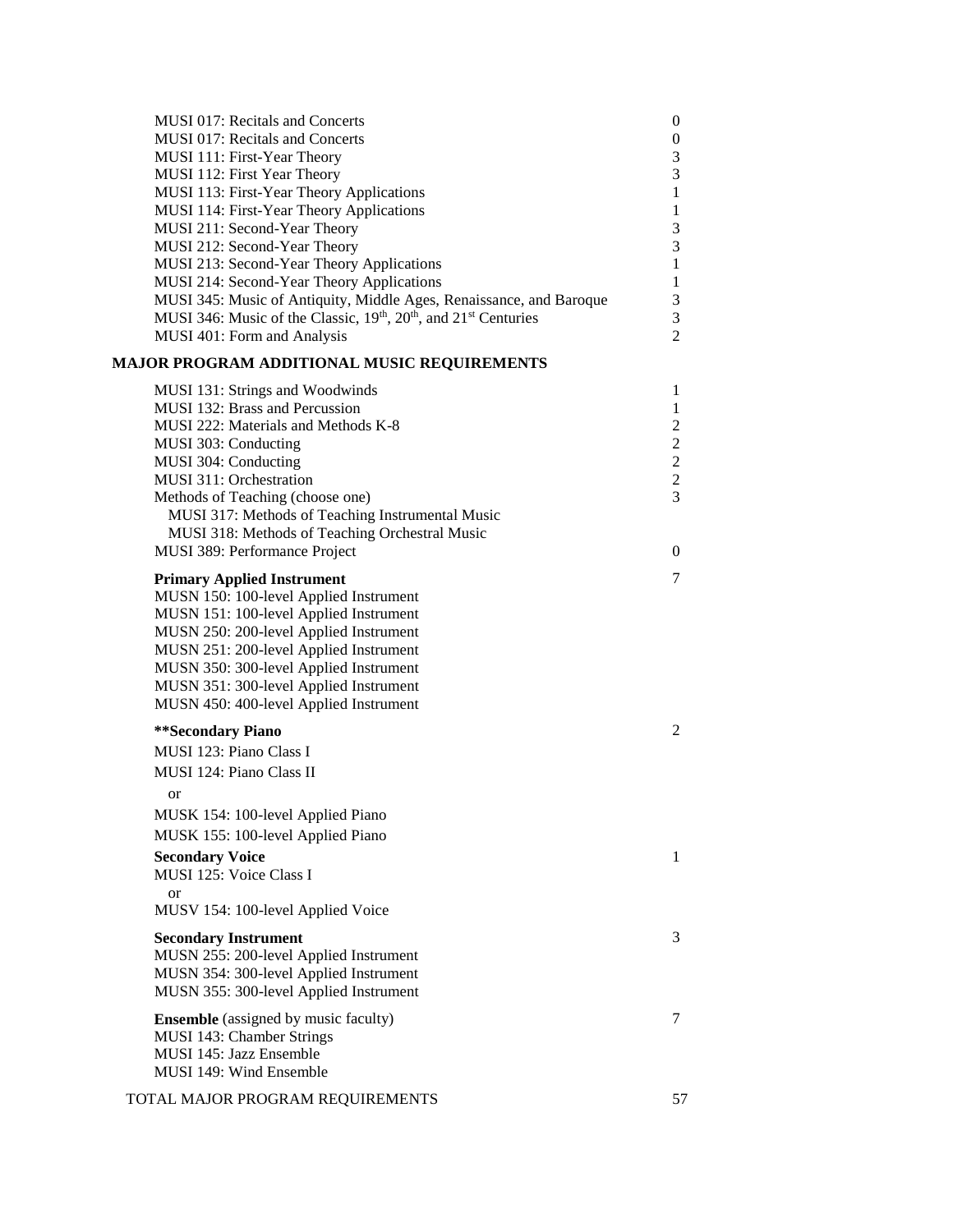#### **TEACHER CERTIFICATION REQUIREMENTS**

| <b>EDUC</b> 203: Field Experience I                             | 0.5                         |
|-----------------------------------------------------------------|-----------------------------|
| <i><b>‡EDUC 223: General Pedagogy</b></i>                       | 3                           |
| EDUC 240: Child Growth and the Educational Process              |                             |
| *Reading and Writing Content Area (select one)                  |                             |
| EDUC 300: Content Area Reading and Writing                      |                             |
| EDUC 320: Reading and Writing in the Content Area               |                             |
| <b>EDUC</b> 329: Field Experience II                            | $0.5^{\circ}$               |
| <b>EDUC</b> 429: Clinical Practice A                            |                             |
| <b>EDUC</b> 461: Clinical Practice B                            |                             |
| <b>*EDUC 499: Teacher Education Seminar</b>                     |                             |
| <b>\$SPED 223: PreK-12 Students with Diverse Learning Needs</b> | 3                           |
| TOTAL TEACHER CERTIFICATION REQUIREMENTS                        | 26                          |
| <b>ADDITIONAL ELECTIVES</b>                                     | $\mathcal{D}_{\mathcal{L}}$ |
| <b>TOTAL FOR BS DEGREE</b>                                      | 120                         |

Students must earn a "C" or better in all major program requirement courses.

\* Music majors must earn a "C" or better in MUSI 201 and MUSI 333.

\*\* Students may satisfy this two-hour piano requirement by passing the Piano Proficiency Exam or by completing MUSI 123-124 or MUSK 154-155. If a student passes the Piano Proficiency Exam, two additional hours of a major elective must be earned in order to satisfy the minimum number of credit hours for a degree in music with teacher certification (121).

⁂A grade of "B" or better is required in these Teacher Education courses.

⁑A grade of "C" or better is required in these Teacher Education courses.

**Freshman Year**: Students are expected to pass the State Skills Exam (Praxis CORE) during their freshman year, earn a "C" or better in all major program requirements courses, earn a "B"or better in all education Field Experience courses, and maintain acumulative GPA of 2.75.

**Sophomore Year**: Students must file their application for admission to Teacher Education, pass the Screening Interview for TeacherEducation, earn a "C" or betterinall major program requirements courses, earna"B"orbetter in all education Field Experience courses, and maintain acumulative GPA of 2.75. Students are required to stand for the Sophomore and Transfer Music Major Evaluation.

**Junior Year**: Students must file their application for student teaching, maintain a GPA of 3.00 or higher in all professional education coursework, earn a "C" or better in all major program requirements courses, earn a"B"or better in all education Field Experience courses, and maintain a cumulative GPAof 2.75. Students must pass the Praxis II content area exam prior to taking EDUC 461 and are advised to take the exam during the summer between their Junior and Senior Years.

**Senior Year**: Students must pass the Praxis II content area exam prior to taking EDUC 461, complete the PLT Teacher Certification Assessment during Clinical Practice, maintain a GPA of 3.0 or higher in all professional education coursework, earn a "C" or betterinall major program requirements courses, earna"B"orbetterin all educationField Experience courses,andmaintainacumulativeGPAof 2.75. Students must submit the Graduation Application and complete any remaining FALS requirements.

Coursework must include at least 30 credit hours earned at 300-level or above, of which 12 credit hours must be in the major.

> See 4-year major guides for recommended order in which to take courses <https://www.lander.edu/academics/registrars-office/resources/major-guides>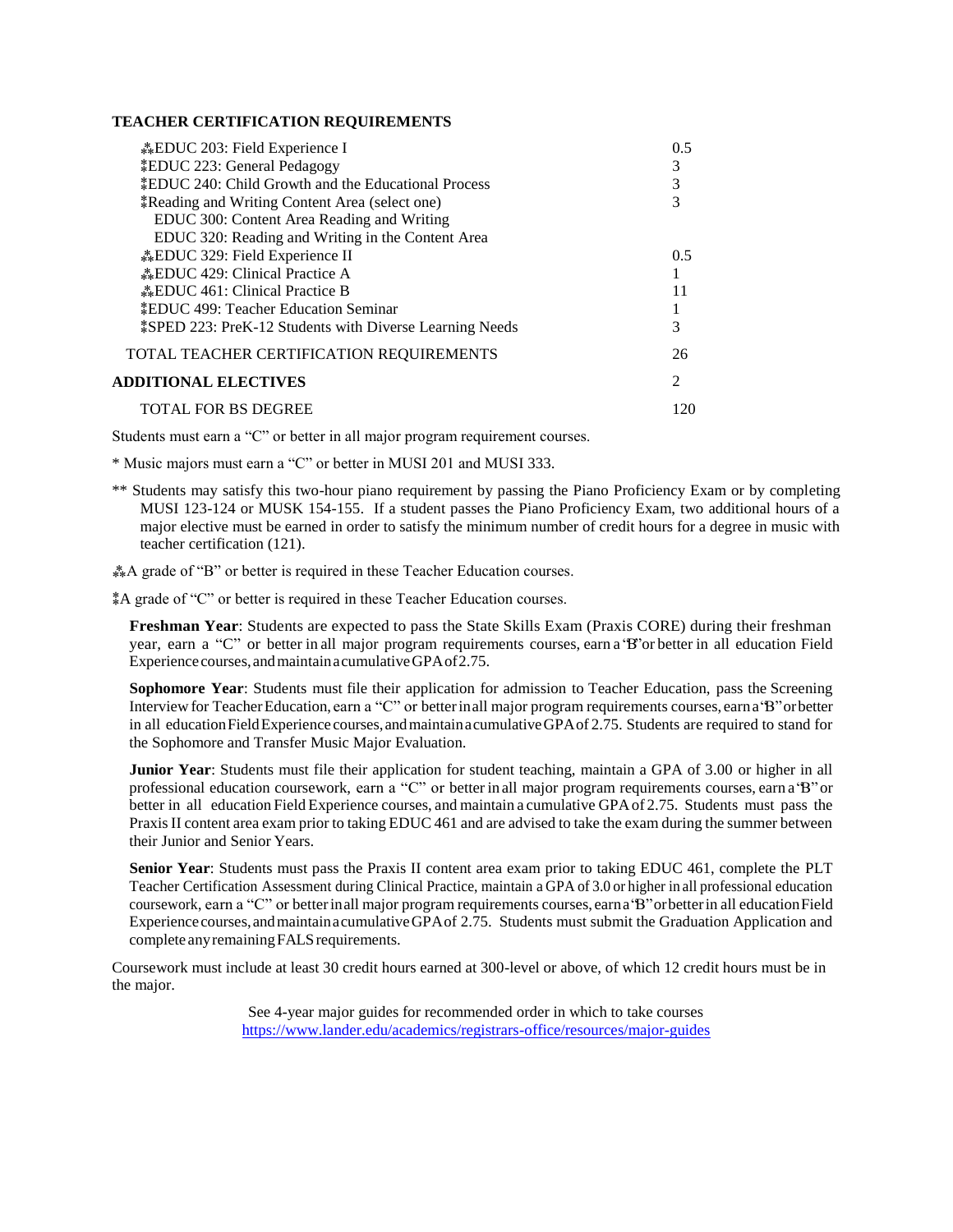| <b>DEGREE:</b><br><b>MAJOR:</b><br><b>EMPHASIS:</b> |                                                                                                                         | <b>BACHELOR OF SCIENCE</b><br><b>MUSIC</b><br><b>CERTIFICATION: K-12 TEACHER CERTIFICATION</b><br><b>KEYBOARD</b>                                                                                                                                                                                                         |                |
|-----------------------------------------------------|-------------------------------------------------------------------------------------------------------------------------|---------------------------------------------------------------------------------------------------------------------------------------------------------------------------------------------------------------------------------------------------------------------------------------------------------------------------|----------------|
|                                                     | UNIVERSITY REQUIREMENT                                                                                                  |                                                                                                                                                                                                                                                                                                                           | Credit Hours   |
|                                                     |                                                                                                                         | FALS 101: Fine Arts and Lectureship Series                                                                                                                                                                                                                                                                                | $\overline{0}$ |
|                                                     |                                                                                                                         | <b>GENERAL EDUCATION REQUIREMENTS</b><br>(For approved courses, see the General Education: www.lander.edu/gen-ed.)                                                                                                                                                                                                        |                |
|                                                     | A. Core Academic Skills (9 hours)<br>ENGL 101: Writing and Inquiry I<br>ENGL 102: Writing and Inquiry II<br>Mathematics |                                                                                                                                                                                                                                                                                                                           | 3<br>3<br>3    |
|                                                     | <b>B.</b> Humanities and Fine Arts                                                                                      | (6 hours selected from 2 different disciplines)<br>*MUSI 201: Introduction to Music History<br>Humanities and Fine Arts elective                                                                                                                                                                                          | 3<br>3         |
|                                                     | PSYC 101: General Psychology<br>World History (choose one)                                                              | C. Behavioral and Social Perspectives<br>(6 hours selected from 2 different disciplines)<br>HIST 101: Western Civilization to 1600<br>HIST 102: Western Civilization 1600-1918<br>HIST 121: World Civilizations to 1600<br>HIST 122: World Civilizations 1600-present                                                     | 3<br>3         |
|                                                     |                                                                                                                         | D. Scientific and Mathematical Reasoning<br>(7 hours selected from 2 different disciplines, 1 lab science required)                                                                                                                                                                                                       | 7              |
|                                                     |                                                                                                                         | <b>E.</b> Founding Documents of the United States<br>HIST 111: United States History to 1877 or<br><b>POLS 101: American National Government</b>                                                                                                                                                                          | 3              |
| F.                                                  | <b>World Cultures</b>                                                                                                   | *MUSI 333: Music of the World                                                                                                                                                                                                                                                                                             | 3              |
|                                                     |                                                                                                                         | G. LINK 101: Leadership, Involvement, Networking and Knowledge                                                                                                                                                                                                                                                            | 1              |
|                                                     |                                                                                                                         | LINK 101 is required of all new transfer students who have earned less than<br>24 credit hours of college-level work and all first-time freshmen.                                                                                                                                                                         |                |
|                                                     |                                                                                                                         | TOTAL GENERAL EDUCATION REQUIREMENTS                                                                                                                                                                                                                                                                                      | 35             |
|                                                     |                                                                                                                         | If all of the General Education requirements are met and/or waived, and the credit<br>hours do not add up to at least 30, the General Education requirements are not<br>complete. If below 30, additional General Education courses from any category must<br>be taken until the total hours add up to at least 30 hours. |                |
|                                                     |                                                                                                                         | <b>MAJOR PROGRAM CORE REQUIREMENTS</b>                                                                                                                                                                                                                                                                                    |                |

| MUSI 017: Recitals and Concerts        |  |
|----------------------------------------|--|
| MUSI 017: Recitals and Concerts        |  |
| MUSI 017: Recitals and Concerts        |  |
| <b>MUSI 017: Recitals and Concerts</b> |  |
| MUSI 017: Recitals and Concerts        |  |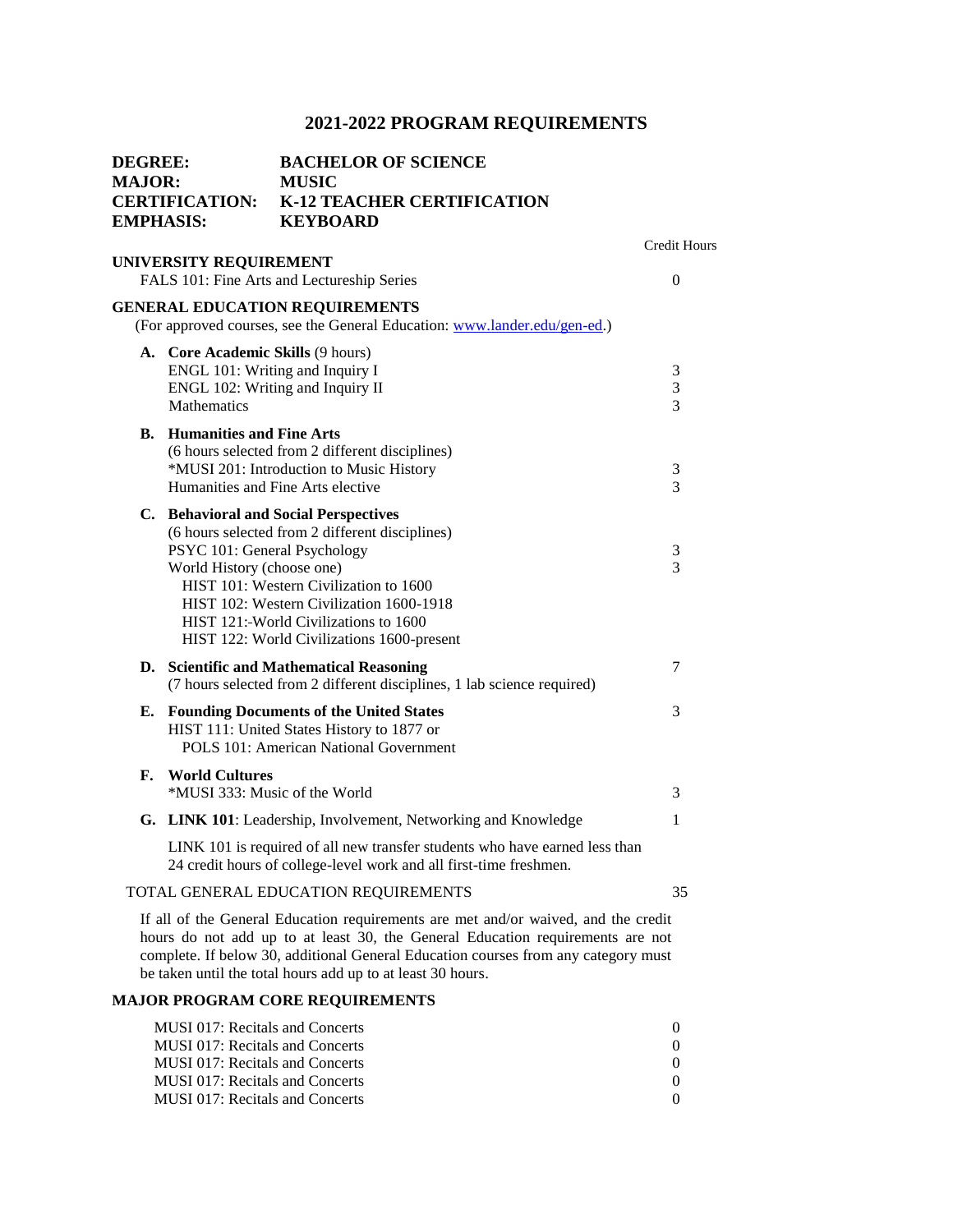| <b>MUSI 017: Recitals and Concerts</b><br><b>MUSI 017: Recitals and Concerts</b><br>MUSI 111: First-Year Theory<br>MUSI 112: First Year Theory<br>MUSI 113: First-Year Theory Applications<br>MUSI 114: First-Year Theory Applications<br>MUSI 211: Second-Year Theory<br>MUSI 212: Second-Year Theory                                                                            | $\theta$<br>$\boldsymbol{0}$<br>3<br>3<br>$\mathbf{1}$<br>1<br>3<br>3                                              |
|-----------------------------------------------------------------------------------------------------------------------------------------------------------------------------------------------------------------------------------------------------------------------------------------------------------------------------------------------------------------------------------|--------------------------------------------------------------------------------------------------------------------|
| MUSI 213: Second-Year Theory Applications<br>MUSI 214: Second-Year Theory Applications<br>MUSI 345: Music of Antiquity, Middle Ages, Renaissance, and Baroque<br>MUSI 346: Music of the Classic, 19th, 20th, and 21st Centuries<br>MUSI 401: Form and Analysis                                                                                                                    | $\mathbf{1}$<br>$\mathbf{1}$<br>3<br>3<br>$\overline{c}$                                                           |
| MAJOR PROGRAM ADDITIONAL MUSIC REQUIREMENTS                                                                                                                                                                                                                                                                                                                                       |                                                                                                                    |
| MUSI 131: Strings and Woodwinds<br>MUSI 132: Brass and Percussion<br>MUSI 222: Materials and Methods K-8<br>MUSI 303: Conducting<br>MUSI 304: Conducting<br>MUSI 311: Orchestration<br>MUSI 315: Methods of Teaching Choral Music<br>MUSI 389: Performance Project                                                                                                                | 1<br>1<br>$\overline{c}$<br>$\mathbf{2}$<br>$\overline{c}$<br>$\overline{c}$<br>$\overline{3}$<br>$\boldsymbol{0}$ |
| <b>Primary Applied Keyboard</b><br>MUSK 150: 100-level Applied Piano or Organ<br>MUSK 151: 100-level Applied Piano or Organ<br>MUSK 250: 200-level Applied Piano or Organ<br>MUSK 251: 200-level Applied Piano or Organ<br>MUSK 350: 300-level Applied Piano or Organ<br>MUSK 351: 300-level Applied Piano or Organ<br>MUSK 450: 400-level Applied Piano or Organ                 | 7                                                                                                                  |
| <b>Secondary Voice</b><br>MUSI 125: Voice Class I<br>MUSI 126: Voice Class II<br>MUSI 225: Voice Class III<br>MUSI 226: Voice Class IV<br>or<br>MUSV 154: 100-level Applied Voice<br>MUSV 155: 100-level Applied Voice<br>MUSV 254: 200-level Applied Voice<br>MUSV 255: 200-level Applied Voice<br>and<br>MUSV 354: 300-level Applied Voice<br>MUSV 355: 300-level Applied Voice | 6                                                                                                                  |
| <b>Ensemble</b><br>MUSI 141: University Singers                                                                                                                                                                                                                                                                                                                                   | 7                                                                                                                  |
| TOTAL MAJOR PROGRAM REQUIREMENTS                                                                                                                                                                                                                                                                                                                                                  | 57                                                                                                                 |
| <b>TEACHER CERTIFICATION REQUIREMENTS</b>                                                                                                                                                                                                                                                                                                                                         |                                                                                                                    |
| <b>EDUC</b> 203: Field Experience I<br><i>EDUC 223:</i> General Pedagogy<br><i><b>‡EDUC 240: Child Growth and the Educational Process</b></i><br><i>k</i> Reading and Writing Content Area (select one)<br>EDUC 300: Content Area Reading and Writing                                                                                                                             | 0.5<br>3<br>3<br>3                                                                                                 |